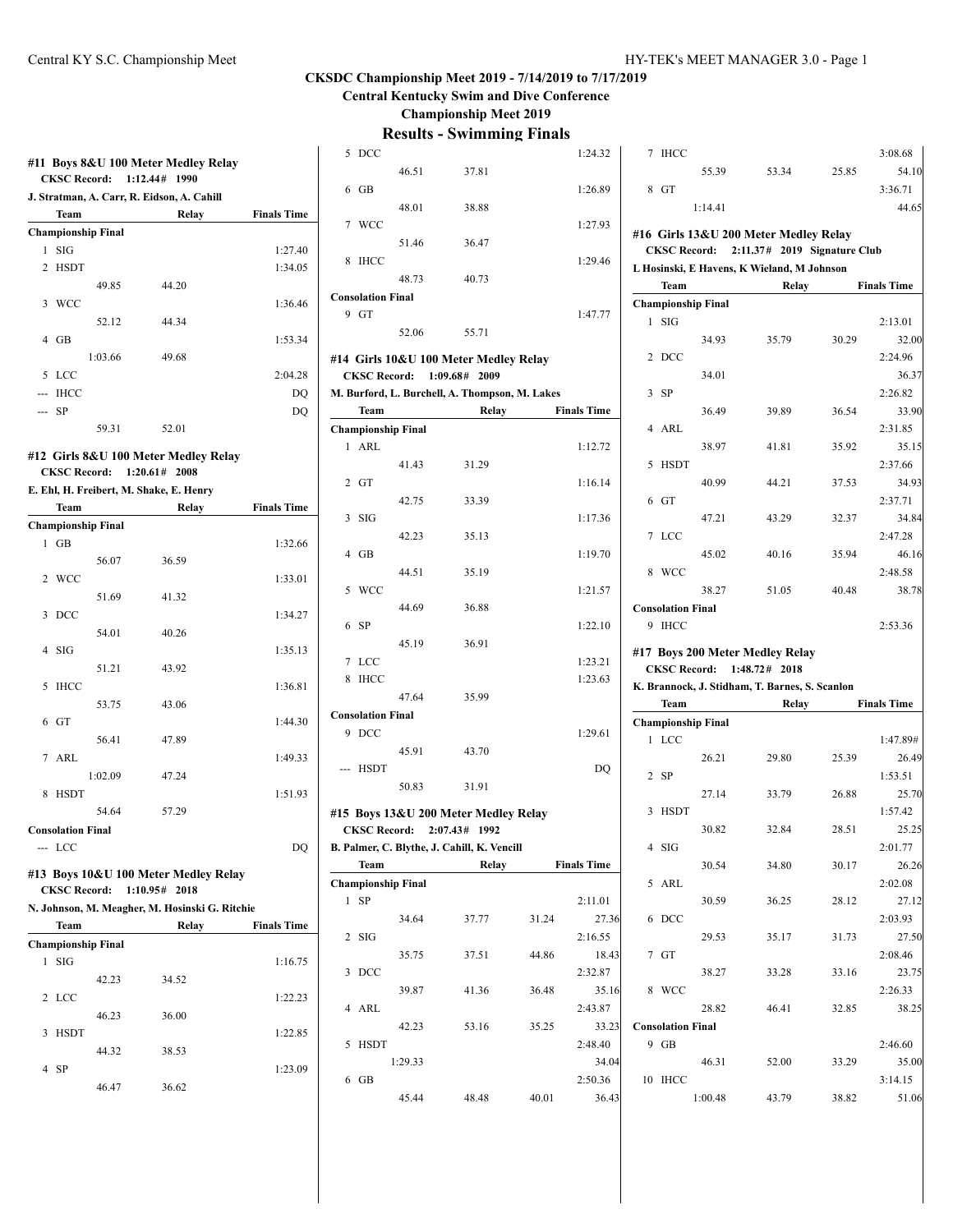**Central Kentucky Swim and Dive Conference**

**Championship Meet 2019**

|  | <b>Results - Swimming Finals</b> |  |
|--|----------------------------------|--|
|--|----------------------------------|--|

|                |                           | <b>CKSC Record:</b>                         | 2:03.43#<br>2007 |                         |                    |
|----------------|---------------------------|---------------------------------------------|------------------|-------------------------|--------------------|
|                |                           | K. Perry, K. Burchell, B. Porter, A. Cahill |                  |                         |                    |
|                | Team                      |                                             | Relay            |                         | <b>Finals Time</b> |
|                | <b>Championship Final</b> |                                             |                  |                         |                    |
| 1              | ARL                       |                                             |                  |                         | 2:06.01            |
|                |                           | 32.93                                       | 33.52            | 31.44                   | 28.12              |
| $\overline{2}$ | SIG                       |                                             |                  |                         | 2:06.48            |
|                |                           |                                             |                  | 31.31                   | 28.13              |
| 3              | <b>SP</b>                 |                                             |                  |                         | 2:10.16            |
|                |                           | 35.22                                       | 35.25            | 30.30                   | 29.39              |
| $\overline{4}$ | <b>IHCC</b>               |                                             |                  |                         | 2:10.61            |
|                |                           | 31.65                                       | 36.86            | 32.61                   | 29.49              |
| 5              | <b>WCC</b>                |                                             |                  |                         | 2:16.26            |
|                |                           | 32.36                                       | 39.54            | 33.64                   | 30.72              |
| 6              | DCC                       |                                             |                  |                         | 2:21.88            |
|                |                           | 37.80                                       | 40.99            | 34.04                   | 29.05              |
| 7              | GB                        |                                             |                  |                         | 2:23.95            |
|                |                           | 37.49                                       | 38.00            | 1:08.46                 |                    |
| 8              | <b>HSDT</b>               |                                             |                  |                         | 2:30.08            |
|                |                           | 40.03                                       | 43.79            | 33.90                   | 32.36              |
|                | <b>Consolation Final</b>  |                                             |                  |                         |                    |
|                | 9 GT                      |                                             |                  |                         | 2:44.42            |
|                |                           | 42.36                                       | 51.15            |                         | 33.68              |
|                |                           |                                             |                  | 37.23                   |                    |
|                |                           | #19 Boys 6&U 25 Meter Free                  |                  |                         |                    |
|                | <b>CKSC Record:</b>       |                                             |                  | 17.70# 1988 Adam Cahill |                    |
|                | Name                      |                                             | Age              | Team                    | <b>Finals Time</b> |
|                | Championship Final        |                                             |                  |                         |                    |
| $\mathbf{1}$   |                           | Dilworth, Wesley                            | 6                | DCC                     | 23.18              |
|                |                           | 2 Dineen, Owen B                            | 6                | SIG                     | 25.44              |
| 3              | Edwards, Lock             |                                             | 6                | <b>LCC</b>              | 26.07              |
| $\overline{4}$ |                           | Dickerson, Tucker                           | 6                | SIG                     | 26.26              |
| 5              | Wright, Oliver            |                                             | 6                | SP                      | 26.68              |
| 6              | Stearley, Tate S          |                                             | 6                | SIG                     | 28.55              |
| 7              |                           | Lansdale, Riggs R                           | 6                | <b>WCC</b>              | 29.49              |
|                |                           | 8 Martinkovic, Mason                        | 6                | <b>GB</b>               | 30.36              |
|                | <b>Consolation Final</b>  |                                             |                  |                         |                    |
|                | 9 Allen, Wyatt D          |                                             | 6                | <b>WCC</b>              | 26.48              |
| 10             |                           |                                             | 5                | <b>IHCC</b>             |                    |
| 11             | Lewis, Bruce              | Jefferson, Ethan                            | 6                | DCC                     | 27.15<br>27.93     |
| 12             | Endorf, John              |                                             | 6                | SP                      | 29.49              |
|                |                           |                                             |                  |                         |                    |
| 13             | Wright, Felix             |                                             | 6                | SP                      | 29.53              |
| 14             |                           | Pogrotsky, Cash                             | 6                | GB                      | 30.30              |
| 15             | Lewis, Henry              |                                             | 6                | HSDT                    | 31.93              |
| 16             | Boone, Aiden              |                                             | 5                | GT                      | 33.23              |
|                |                           | #20  Girls 6&U 25 Meter Free                |                  |                         |                    |
|                | <b>CKSC Record:</b>       |                                             | 19.42#           | 2003 Lauren Stigers     |                    |
|                | Name                      |                                             | Age              | Team                    | <b>Finals Time</b> |
|                | Championship Final        |                                             |                  |                         |                    |
|                |                           |                                             |                  |                         |                    |
| 1              |                           | Hoffman, Becca                              | 6                | $_{\text{DCC}}$         | 22.86              |
| 2              |                           | Monohan, Caroline                           | 6                | <b>IHCC</b>             | 24.65              |

| $\overline{4}$                                 | Hamilton, Madeline          | 6   | GB                         | 25.97              |  |  |  |
|------------------------------------------------|-----------------------------|-----|----------------------------|--------------------|--|--|--|
| 5                                              | Wiglesworth, Ellie          | 6   | DCC                        | 26.94              |  |  |  |
| 6                                              | Cecil, Maddie               | 6   | ARL                        | 27.56              |  |  |  |
| 7                                              | Hopkins, Lily               | 5   | <b>IHCC</b>                | 28.45              |  |  |  |
| 8                                              | Hosinski, Julia             | 6   | <b>SIG</b>                 | 30.54              |  |  |  |
|                                                | <b>Consolation Final</b>    |     |                            |                    |  |  |  |
| 9                                              | Case, Autumn H              | 6   | SIG                        | 28.67              |  |  |  |
| 10                                             | Hamilton, Violet E          | 6   | GT                         | 28.97              |  |  |  |
| 11                                             | Hills, Evelyn               | 6   | <b>IHCC</b>                | 30.08              |  |  |  |
|                                                | 12 Clark, Avery             | 5   | <b>IHCC</b>                | 30.18              |  |  |  |
| 13                                             | Ward, Summer                | 6   | GT                         | 31.10              |  |  |  |
| 14                                             | Fereday, Adalyn             | 5   | GB                         | 32.00              |  |  |  |
| 15                                             | Thor, Mia K                 | 6   | SIG                        | 32.41              |  |  |  |
| 16                                             |                             | 6   | LCC                        | 34.38              |  |  |  |
|                                                | Wehrman, Harper             |     |                            |                    |  |  |  |
|                                                | #21 Boys 7-8 25 Meter Free  |     |                            |                    |  |  |  |
| <b>CKSC Record:</b><br>15.23# 1990 Adam Cahill |                             |     |                            |                    |  |  |  |
|                                                | Name                        | Age | Team                       | <b>Finals Time</b> |  |  |  |
|                                                | <b>Championship Final</b>   |     |                            |                    |  |  |  |
| 1                                              | Taylor, Knox                | 8   | <b>WCC</b>                 | 16.84              |  |  |  |
|                                                | 2 McCullough, Rhodes        | 8   | HSDT                       | 17.79              |  |  |  |
|                                                | 3 Draus, Andrew C           | 8   | SIG                        | 18.60              |  |  |  |
|                                                | 4 Cassidy, Stokes           | 8   | <b>SP</b>                  | 18.72              |  |  |  |
| 5                                              | Warner, Henry               | 8   | SIG                        | 18.77              |  |  |  |
| 6                                              | Morris, Jackson             | 8   | ARL                        | 18.88              |  |  |  |
|                                                | 7 Graves, Reed              | 8   | LCC                        | 19.33              |  |  |  |
| 8                                              | Davidson, Grant             | 7   | <b>HSDT</b>                | 19.73              |  |  |  |
|                                                | <b>Consolation Final</b>    |     |                            |                    |  |  |  |
| 9                                              | Sawyer, John Cooper         | 8   | <b>IHCC</b>                | 20.02              |  |  |  |
|                                                | 10 Warner, Benjamin         | 8   | SIG                        | 21.83              |  |  |  |
| 11                                             | Mitzenmacher, Bennett       | 8   | SIG                        | 22.09              |  |  |  |
| 12                                             | Moore, Jacob M              | 8   | SIG                        | 22.16              |  |  |  |
| 13                                             | Schlarman, Matt             | 8   | <b>HSDT</b>                | 22.25              |  |  |  |
|                                                | 14 Smithwick, Cash          | 7   | SIG                        | 22.47              |  |  |  |
| 15                                             | Lewis, Robert               | 8   | <b>IHCC</b>                | 22.48              |  |  |  |
| 16                                             | Rafter, Payton              | 7   | <b>SIG</b>                 | 23.03              |  |  |  |
|                                                |                             |     |                            |                    |  |  |  |
|                                                | #22 Girls 7-8 25 Meter Free |     |                            |                    |  |  |  |
|                                                | <b>CKSC Record:</b>         |     | 16.21# 1997 Elaine Breeden |                    |  |  |  |
|                                                | Name                        | Age | Team                       | <b>Finals Time</b> |  |  |  |
|                                                | <b>Championship Final</b>   |     |                            |                    |  |  |  |
| 1                                              | Kidder, Lila                | 8   | SP                         | 17.75              |  |  |  |
| 2                                              | Sutherland, Jane            | 8   | <b>WCC</b>                 | 18.44              |  |  |  |
| 3                                              | Tweardy, Catherine          | 8   | LCC                        | 18.48              |  |  |  |
| $\overline{4}$                                 | Thomas, Marissa M           | 8   | WCC                        | 18.93              |  |  |  |
| 5                                              | Kinkead, Margot             | 8   | <b>IHCC</b>                | 19.30              |  |  |  |
| 6                                              | Bradshaw, Bella             | 8   | DCC                        | 19.39              |  |  |  |
| 7                                              | Southworth, Anna Kate       | 8   | GT                         | 19.90              |  |  |  |
| 8                                              | House, Edie                 | 8   | GВ                         | 20.06              |  |  |  |
|                                                | <b>Consolation Final</b>    |     |                            |                    |  |  |  |
| 9                                              | Sheets, Hailee              | 8   | GT                         | 20.37              |  |  |  |
| 10                                             | Schnabel, Elan              | 8   | SIG                        | 20.44              |  |  |  |
| 11                                             | Jackson, Hadley             | 7   | SIG                        | 20.45              |  |  |  |
| 12                                             | Briese, Finley              | 8   | $_{\rm DCC}$               | 20.46              |  |  |  |
| 13                                             | Broadbent, Caroline         | 8   | <b>IHCC</b>                | 20.50              |  |  |  |
|                                                |                             |     |                            |                    |  |  |  |

| 14     | Cranfill, Callie                                             | 8        | HSDT             | 20.51                  |
|--------|--------------------------------------------------------------|----------|------------------|------------------------|
| 15     | Williams, Sydnee                                             | 8        | ARL              | 21.71                  |
| 16     | Sampson, Harper K                                            | 8        | SIG              | 21.94                  |
|        |                                                              |          |                  |                        |
|        | #23 Boys 9-10 25 Meter Free<br><b>CKSC Record:</b><br>13.94# |          | 1992 Adam Cahill |                        |
|        | Name                                                         | Age      | Team             | <b>Finals Time</b>     |
|        | <b>Championship Final</b>                                    |          |                  |                        |
| 1      | Bradshaw, Josiah                                             | 10       | DCC              | 14.86                  |
| 2      | Hosinski, Mark Edward                                        | 10       | SIG              | 15.66                  |
| 3      | Neal, Carson                                                 | 10       | ARL              | 15.80                  |
| 4      | Houlihan, Will                                               | 10       | LCC              | 15.97                  |
| 5      | Hatfield, Ethan C                                            | 10       | <b>WCC</b>       | 16.45                  |
| 6      | Moore, Max M                                                 | 10       | <b>WCC</b>       | 16.93                  |
|        |                                                              |          | SIG              | 17.18                  |
| 7      | Jackson, Luke                                                | 10       |                  |                        |
| 8      | LaMonica, Grady                                              | 10       | <b>IHCC</b>      | 17.19                  |
|        | <b>Consolation Final</b>                                     |          |                  |                        |
| 9      | Kidder, Charlie                                              | 10       | SP               | 16.49                  |
| 10     | Jefferson, Grey                                              | 9        | DCC              | 17.36                  |
| $*11$  | Petkus, Anders                                               | 9        | DCC              | 17.65                  |
| $*11$  | Theron, Tristan F                                            | 9        | SIG              | 17.65                  |
| 13     | Grant, Peter                                                 | 9        | SP               | 17.73                  |
| 14     | Gudeman, Tag                                                 | 10       | SIG              | 18.21                  |
| 15     | Neary, Dylan                                                 | 10       | SP               | 18.49                  |
| 16     | Schlarman, Ben                                               | 9        | <b>HSDT</b>      | 18.52                  |
|        | #24 Girls 9-10 25 Meter Free                                 |          |                  |                        |
|        | <b>CKSC Record:</b><br>13.98#                                |          |                  | 2015 Katherine Woodall |
|        |                                                              |          |                  |                        |
|        | Name                                                         | Age      | Team             | <b>Finals Time</b>     |
|        | <b>Championship Final</b>                                    |          |                  |                        |
| 1      | Hall, Charlotte                                              | 10       | HSDT             | 15.33                  |
| 2      | Nelson, Darby                                                | 10       | ARL              | 15.35                  |
| 3      | Wright, Leah                                                 | 10       | SP               | 16.18                  |
| 4      | Neely, Margaret Dean                                         | 10       | WCC              | 16.20                  |
| 5      | Akers, Gracesyn H                                            | 10       | GT               | 16.27                  |
| 6      | Short, Reece                                                 | 10       | GВ               | 16.32                  |
| 7      | Batten, Natalie                                              | 10       | SP               | 16.38                  |
| 8      | Powell, Eli                                                  | 10       | <b>IHCC</b>      | 16.42                  |
|        | <b>Consolation Final</b>                                     |          |                  |                        |
| 9      | Sutherland, Betty                                            | 10       | WCC              | 17.21                  |
| 10     | Gambrel, Madelyn J                                           | 10       | SIG              | 17.38                  |
| 11     | Southworth, Aubrey L                                         | 10       | GT               | 17.51                  |
| 12     | Leslie, Sydney                                               | 9        | LCC              | 17.55                  |
| 13     | Cornelius, Ryan                                              | 10       | SIG              | 17.66                  |
| 14     | Jones, Mia                                                   | 9        | GB               | 17.83                  |
| 15     |                                                              | 9        | GT               | 17.93                  |
| 16     | Boggs, Joss E<br>Pingleton, Anna Kate                        | 10       | ARL              | 18.26                  |
|        |                                                              |          |                  |                        |
|        | #25 Boys 11-12 50 Meter Free                                 |          |                  |                        |
|        | <b>CKSC Record:</b><br>26.41#                                | 2013     | <b>Zach Hils</b> |                        |
|        | Name                                                         | Age      | Team             | <b>Finals Time</b>     |
|        | <b>Championship Final</b>                                    |          |                  |                        |
| 1      | Liau, Jack                                                   | 12       | SIG              | 30.81                  |
| 2<br>3 | Gover, Ethan<br>Rogers, Jimmy                                | 11<br>12 | DCC<br>SP        | 30.89<br>32.62         |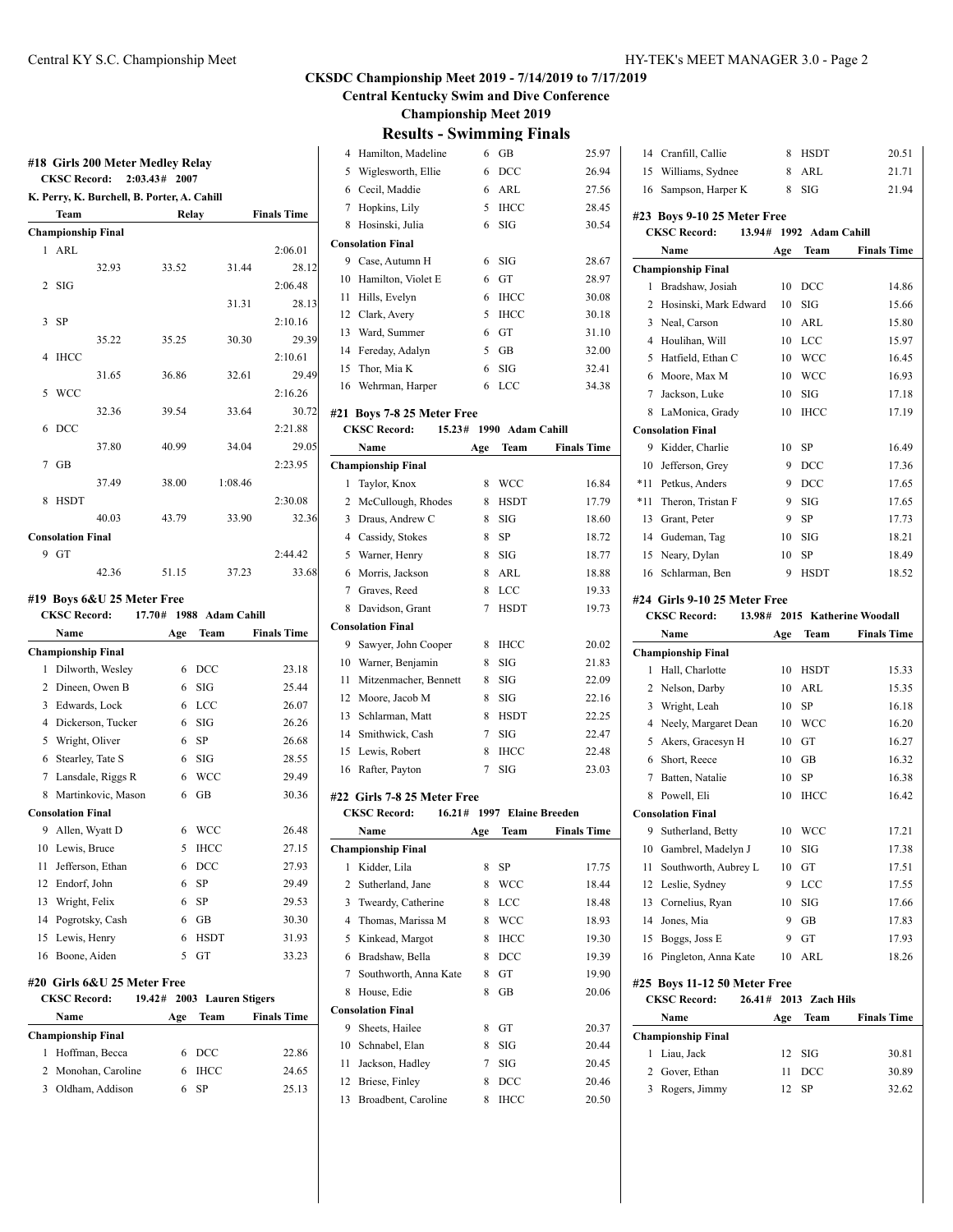## Central KY S.C. Championship Meet HY-TEK's MEET MANAGER 3.0 - Page 3

### **CKSDC Championship Meet 2019 - 7/14/2019 to 7/17/2019**

**Central Kentucky Swim and Dive Conference**

**Championship Meet 2019**

|                | Championship Final  (#25 Boys 11-12 50 Meter Free) |          |                        |                      |    |
|----------------|----------------------------------------------------|----------|------------------------|----------------------|----|
| $\overline{4}$ | Fullerton, Zachary                                 | 12       | SP                     | 32.64                |    |
| 5              | Bostick, Beau                                      | 11       | DCC                    | 32.69                |    |
|                | 6 Bobadilla, Tyler                                 | 12       | SP                     | 33.88                |    |
|                | 7 Grimm, Sam                                       | 11       | <b>HSDT</b>            | 34.41                |    |
| 8              | Merchant, Nate                                     | 12       | SP                     | 35.04                | #  |
|                | <b>Consolation Final</b>                           |          |                        |                      |    |
| 9              | Jackson, Tanner                                    | 11       | ARL                    | 34.62                |    |
| 10             | Yorba, Grayson                                     | 12       | SP                     | 34.88                | C  |
| 11             | Doolin, Hayes                                      | 12       | SIG                    | 35.15                |    |
| 12             | Draus, Jack M                                      | 11       | SIG                    | 35.40                |    |
| 13             | Kelly, Nolan L                                     | 12       | SIG                    | 35.68                |    |
| 14             | Thornberry, Jackson                                | 11       | DCC                    | 35.84                |    |
| 15             | Seely, Ben                                         | 11       | GB                     | 36.02                |    |
| 16             | Heinrich, Banks                                    | 11       | <b>IHCC</b>            | 37.44                |    |
|                | #26 Girls 11-12 50 Meter Free                      |          |                        |                      |    |
|                | <b>CKSC Record:</b><br>27.67#                      |          |                        | 2005 Kaylin Burchell |    |
|                | Name                                               | Age      | Team                   | <b>Finals Time</b>   | C  |
|                | <b>Championship Final</b>                          |          |                        |                      |    |
| 1              | Kaak, Ella                                         | 12       | GT                     | 28.48                |    |
| 2              | Hosinski, Lillian                                  | 12       | SIG                    | 28.56                |    |
|                | 3 Wieland, Kenidi                                  | 12       | SIG                    | 30.17                |    |
|                | 4 Jones, Ava                                       | 12       | GB                     | 30.69                |    |
| 5              | Hoffman, Kate                                      | 12       | DCC                    | 30.83                |    |
| 6              | Beiting, Caroline                                  | 12       | GB                     | 31.10                | ş  |
| 7              | Batten, Lilly                                      | 12       | SP                     | 31.66                |    |
| 8              | Houlihan, Maysie                                   | 12       | LCC                    | 31.95                |    |
|                | <b>Consolation Final</b>                           |          |                        |                      | #. |
| 9              | Gabbard, Avery E                                   | 12       | SIG                    | 31.59                |    |
|                | 10 Johnson, Mackenzie G                            | 12       | SIG                    | 31.99                |    |
| 11             | Phillips, Hattie                                   | 12       | <b>LCC</b>             | 32.29                | C  |
| 12             | Bischoff, Hannah                                   | 12       | DCC                    | 33.05                |    |
| 13             | Patterson, Reagan                                  | 12       | ARL                    | 33.56                |    |
| 14             | Fair, Kalli                                        | 12       | ARL                    | 33.66                |    |
| 15             | Heath, Abigail                                     | 11       | DCC                    | 33.88                |    |
| 16             | Cox, Lauren                                        | 11       | <b>GT</b>              | 33.92                |    |
|                |                                                    |          |                        |                      |    |
|                | #27 Boys 13-14 50 Meter Free<br>24.75#             |          |                        |                      |    |
|                | <b>CKSC Record:</b><br>Name                        | Age      | 2015 Zach Hils<br>Team | <b>Finals Time</b>   |    |
|                | <b>Championship Final</b>                          |          |                        |                      | C  |
| 1              | Brannock, Kole                                     |          |                        |                      |    |
| 2              | Montgomery, Max                                    | 14       | SP                     | 24.97                |    |
|                |                                                    | 14<br>14 | DCC<br>ARL             | 25.74                |    |
| 3<br>4         | Jackson, Colin<br>Carey, Ben                       |          | SP                     | 26.62                |    |
| 5              | Carey, Joseph                                      | 13       |                        | 27.49                |    |
| 6              | Hightower, Ben                                     | 14<br>14 | SP                     | 27.93                |    |
| 7              | Miniard, Graham D                                  |          | SIG<br>SIG             | 28.50<br>29.19       |    |
|                |                                                    | 14       |                        |                      |    |

|                     |    |                                   |                    | Спан           |
|---------------------|----|-----------------------------------|--------------------|----------------|
| , Hayes             |    | $12$ SIG                          | 35.15              | 1              |
| Jack M              | 11 | -SIG                              | 35.40              | 2              |
| Nolan L             |    | $12$ SIG                          | 35.68              | 3              |
| berry, Jackson      | 11 | DCC                               | 35.84              | $\overline{4}$ |
| Ben                 | 11 | GB                                | 36.02              |                |
| ch, Banks           | 11 | <b>IHCC</b>                       | 37.44              | 5              |
|                     |    |                                   |                    | 6              |
| 11-12 50 Meter Free |    |                                   |                    | 7              |
|                     |    | cord: 27.67# 2005 Kavlin Burchell |                    | 8              |
|                     |    | Age Team                          | <b>Finals Time</b> | Cons           |
| ip Final            |    |                                   |                    | 9              |
| Ella                |    | $12 \quad \text{GT}$              | 28.48              | 10             |
|                     |    |                                   |                    |                |

|    | unde munic<br>$-1.1.7$    |     | 4919 Lath 11119 |                    |
|----|---------------------------|-----|-----------------|--------------------|
|    | Name                      | Age | Team            | <b>Finals Time</b> |
|    | <b>Championship Final</b> |     |                 |                    |
| 1  | Brannock, Kole            | 14  | SP              | 24.97              |
| 2  | Montgomery, Max           | 14  | DCC             | 25.74              |
| 3  | Jackson, Colin            | 14  | ARL             | 26.62              |
| 4  | Carey, Ben                | 13  | SP              | 27.49              |
| 5  | Carey, Joseph             | 14  | SP              | 27.93              |
| 6  | Hightower, Ben            | 14  | SIG             | 28.50              |
| 7  | Miniard, Graham D         | 14  | SIG             | 29.19              |
| 8  | Jirak, Andrew J           | 14  | <b>WCC</b>      | 29.43              |
|    | <b>Consolation Final</b>  |     |                 |                    |
| 9  | Wright, Michael           | 13  | SP              | 28.80              |
|    | 10 Askren, Walt           | 14  | SP              | 29.03              |
| 11 | Rodgers, Tyler            | 14  | SIG             | 30.19              |

| 7<br>8<br>9<br>10<br>11<br>12<br>13<br>14<br>15<br>16 | Brannock, Kaleb<br><b>Consolation Final</b><br>Jennings, Wyatt<br>McLellan, Bryan<br>Ocampo, Nico<br>Nasrallah, Anthony<br>Jennings, Landon<br>Coffey, Cameron<br>Whipple, Holden<br>Johnson, Wiles<br>#30 Girls 15&O 50 Meter Free<br><b>CKSC Record:</b><br>Name<br><b>Championship Final</b> | 16<br>17<br>18<br>17<br>16<br>15<br>16<br>16<br>15<br>26.75#<br>1995<br>Age | SP<br>HSDT<br>SIG<br>SP<br>ARL<br>HSDT<br>WCC<br><b>HSDT</b><br>HSDT<br>Team | 26.38<br>26.44<br>26.54<br>26.63<br>26.73<br>26.81<br>26.87<br>27.15<br>27.35<br><b>Megan Zerhusen</b><br><b>Finals Time</b> |
|-------------------------------------------------------|-------------------------------------------------------------------------------------------------------------------------------------------------------------------------------------------------------------------------------------------------------------------------------------------------|-----------------------------------------------------------------------------|------------------------------------------------------------------------------|------------------------------------------------------------------------------------------------------------------------------|
|                                                       |                                                                                                                                                                                                                                                                                                 |                                                                             |                                                                              |                                                                                                                              |
|                                                       |                                                                                                                                                                                                                                                                                                 |                                                                             |                                                                              |                                                                                                                              |
|                                                       |                                                                                                                                                                                                                                                                                                 |                                                                             |                                                                              |                                                                                                                              |
|                                                       |                                                                                                                                                                                                                                                                                                 |                                                                             |                                                                              |                                                                                                                              |
|                                                       |                                                                                                                                                                                                                                                                                                 |                                                                             |                                                                              |                                                                                                                              |
|                                                       |                                                                                                                                                                                                                                                                                                 |                                                                             |                                                                              |                                                                                                                              |
|                                                       |                                                                                                                                                                                                                                                                                                 |                                                                             |                                                                              |                                                                                                                              |
|                                                       |                                                                                                                                                                                                                                                                                                 |                                                                             |                                                                              |                                                                                                                              |
|                                                       |                                                                                                                                                                                                                                                                                                 |                                                                             |                                                                              |                                                                                                                              |
|                                                       |                                                                                                                                                                                                                                                                                                 |                                                                             |                                                                              |                                                                                                                              |
|                                                       |                                                                                                                                                                                                                                                                                                 |                                                                             |                                                                              |                                                                                                                              |
|                                                       |                                                                                                                                                                                                                                                                                                 |                                                                             |                                                                              |                                                                                                                              |
|                                                       |                                                                                                                                                                                                                                                                                                 |                                                                             |                                                                              |                                                                                                                              |
|                                                       |                                                                                                                                                                                                                                                                                                 |                                                                             |                                                                              |                                                                                                                              |
|                                                       |                                                                                                                                                                                                                                                                                                 |                                                                             |                                                                              |                                                                                                                              |
|                                                       | Locke, Jack                                                                                                                                                                                                                                                                                     | 17                                                                          | SP                                                                           | 26.18                                                                                                                        |
| 6                                                     | Street, Matthew                                                                                                                                                                                                                                                                                 | 18                                                                          | GB                                                                           | 25.72                                                                                                                        |
| 5                                                     | Hall, Vaughn                                                                                                                                                                                                                                                                                    | 19                                                                          | <b>HSDT</b>                                                                  | 25.63                                                                                                                        |
|                                                       | 4 Hall, Conner                                                                                                                                                                                                                                                                                  | 17                                                                          | <b>HSDT</b>                                                                  | 25.58                                                                                                                        |
| 3                                                     | Strother, Thomas                                                                                                                                                                                                                                                                                | 18                                                                          | LCC                                                                          | 25.35                                                                                                                        |
| 2                                                     | Wallen, Zach                                                                                                                                                                                                                                                                                    | 17                                                                          | GT                                                                           | 24.62                                                                                                                        |
| 1                                                     | Dicken, Smith                                                                                                                                                                                                                                                                                   | 18                                                                          | LCC                                                                          | 24.43                                                                                                                        |
|                                                       | <b>Championship Final</b>                                                                                                                                                                                                                                                                       |                                                                             |                                                                              |                                                                                                                              |
|                                                       | Name                                                                                                                                                                                                                                                                                            | Age                                                                         | Team                                                                         | <b>Finals Time</b>                                                                                                           |
|                                                       | <b>CKSC Record:</b>                                                                                                                                                                                                                                                                             | 23.65#                                                                      |                                                                              | 1994 John Stratman                                                                                                           |
|                                                       | #29 Boys 15&O 50 Meter Free                                                                                                                                                                                                                                                                     |                                                                             |                                                                              |                                                                                                                              |
| 16                                                    | Mulder, Sierra                                                                                                                                                                                                                                                                                  | 13                                                                          | SP                                                                           | 32.83                                                                                                                        |
| $*14$                                                 | Liau, Lily                                                                                                                                                                                                                                                                                      | 14                                                                          | SIG                                                                          | 31.49                                                                                                                        |
| $*14$                                                 | Scheller, Emma C                                                                                                                                                                                                                                                                                | 14                                                                          | SIG                                                                          | 31.49                                                                                                                        |
| 13                                                    | Keeton, Lily Kate                                                                                                                                                                                                                                                                               | 14                                                                          | ARL                                                                          | 31.27                                                                                                                        |
| 12                                                    | Hatfield, Taylor M                                                                                                                                                                                                                                                                              | 14                                                                          | <b>WCC</b>                                                                   | 31.19                                                                                                                        |
| 11                                                    | Hightower, Elizabeth                                                                                                                                                                                                                                                                            | 14                                                                          | SIG                                                                          | 31.11                                                                                                                        |
| 10                                                    | Gover, Ella                                                                                                                                                                                                                                                                                     | 13                                                                          | DCC                                                                          | 30.99                                                                                                                        |
| 9                                                     | Carey, Grace                                                                                                                                                                                                                                                                                    | 14                                                                          | IHCC                                                                         | 30.59                                                                                                                        |
|                                                       | <b>Consolation Final</b>                                                                                                                                                                                                                                                                        |                                                                             |                                                                              |                                                                                                                              |
| 8                                                     | Conklin, Cate                                                                                                                                                                                                                                                                                   | 13                                                                          | GВ                                                                           | 30.97                                                                                                                        |
| 7                                                     | Trent, Alexis K                                                                                                                                                                                                                                                                                 | 14                                                                          | WCC                                                                          | 30.15                                                                                                                        |
| 6                                                     | Patrick, Kentlee                                                                                                                                                                                                                                                                                | 14                                                                          | SP                                                                           | 29.71                                                                                                                        |
| 5                                                     | Schaeffer, Zoe                                                                                                                                                                                                                                                                                  | 14                                                                          | SIG                                                                          | 29.60                                                                                                                        |
|                                                       | 4 Havens, Elliott E                                                                                                                                                                                                                                                                             | 13                                                                          | SIG                                                                          | 29.49                                                                                                                        |
| 3                                                     | Stotts, Olivia                                                                                                                                                                                                                                                                                  | 14                                                                          | ARL                                                                          | 28.96                                                                                                                        |
| 2                                                     | Woodall, Katherine                                                                                                                                                                                                                                                                              | 14                                                                          | LCC                                                                          | 27.79                                                                                                                        |
| 1                                                     | Lykins, Emma                                                                                                                                                                                                                                                                                    | 14                                                                          | SP                                                                           | 27.36                                                                                                                        |
|                                                       | <b>Championship Final</b>                                                                                                                                                                                                                                                                       |                                                                             |                                                                              |                                                                                                                              |
|                                                       | Name                                                                                                                                                                                                                                                                                            | Age                                                                         | Team                                                                         | <b>Finals Time</b>                                                                                                           |
|                                                       | <b>CKSC Record:</b>                                                                                                                                                                                                                                                                             | 27.29#                                                                      |                                                                              | 1977 Peggy Saalfield                                                                                                         |
|                                                       | #28 Girls 13-14 50 Meter Free                                                                                                                                                                                                                                                                   |                                                                             |                                                                              |                                                                                                                              |
| 16                                                    | Doolin, Cash                                                                                                                                                                                                                                                                                    | 13                                                                          | <b>SIG</b>                                                                   | 32.12                                                                                                                        |
| 15                                                    | Rafter, Trey M                                                                                                                                                                                                                                                                                  | 13                                                                          | SIG                                                                          | 30.80                                                                                                                        |
|                                                       | 14 Neary, Evan                                                                                                                                                                                                                                                                                  | 13                                                                          | SP                                                                           | 30.66                                                                                                                        |
|                                                       | Schultz, Easton                                                                                                                                                                                                                                                                                 | 13                                                                          | ARL                                                                          | 30.60                                                                                                                        |
| 13                                                    | Seely, Jackson                                                                                                                                                                                                                                                                                  | 14                                                                          | GB                                                                           | 30.46                                                                                                                        |
| 12                                                    |                                                                                                                                                                                                                                                                                                 |                                                                             |                                                                              |                                                                                                                              |

| 2   | West, Callie                  | 16   | <b>IHCC</b>           | 27.98              |
|-----|-------------------------------|------|-----------------------|--------------------|
| 3   | Taylor, Victoria              | 15   | ARL                   | 28.28              |
| 4   | Siebenthaler, Kelsey          | 16   | $_{\rm SIG}$          | 29.22              |
| 5   | Yates, Laurel                 | 16   | ARL                   | 29.53              |
| 6   | Albrecht, Taylor              | 17   | <b>HSDT</b>           | 29.72              |
| 7   | Grunwald, Abby                | 16   | SP                    | 29.99              |
| 8   | Bohannon, Ellen               | 15   | LCC                   | 30.70              |
|     | <b>Consolation Final</b>      |      |                       |                    |
| 9   | Cerqueira, Riley              | 16   | DCC                   | 29.55              |
| 10  | Garrard, Hadley F             | 15   | SIG                   | 29.92              |
| 11  | McKinley, Van                 | 17   | <b>IHCC</b>           | 30.08              |
| 12  | Rukavina, Katherine Ann       | 15   | SIG                   | 30.63              |
| 13  | Albrecht, Sarah               | 16   | <b>HSDT</b>           | 30.64              |
| 14  | Coffey, Samantha              | 15   | <b>WCC</b>            | 31.07              |
| 15  | Akers, Lara                   | 16   | DCC                   | 31.20              |
| 16  | Coffey, Sarah R               | 15   | <b>WCC</b>            | 31.57              |
|     |                               |      |                       |                    |
|     | #31 Boys 6&U 25 Meter Back    |      |                       |                    |
|     | <b>CKSC Record:</b><br>22.26# | 1996 | <b>Michael Sparks</b> |                    |
|     | Name                          | Age  | Team                  | <b>Finals Time</b> |
|     | <b>Championship Final</b>     |      |                       |                    |
| 1   | Wright, Oliver                | 6    | SP                    | 27.25              |
| 2   | Allen, Wyatt D                | 6    | <b>WCC</b>            | 27.72              |
| 3   | Lewis, Bruce                  | 5    | <b>IHCC</b>           | 29.94              |
| 4   | Edwards, Lock                 | 6    | LCC                   | 30.00              |
| 5   | Dineen, Owen B                | 6    | SIG                   | 31.50              |
| 6   | Dickerson, Tucker             | 6    | SIG                   | 31.79              |
| 7   | Jefferson, Ethan              | 6    | DCC                   | 33.72              |
| 8   | Endorf, John                  | 6    | SP                    | 34.10              |
|     | <b>Consolation Final</b>      |      |                       |                    |
| 9   | Lewis, Henry                  | 6    | HSDT                  | 32.29              |
| 10  | Martinkovic, Mason            | 6    | GВ                    | 33.69              |
| 11  | Dilworth, Wesley              | 6    | DCC                   | 34.96              |
| 12  | Bird, Jeremy R                | 6    | SIG                   | 35.07              |
| 13  | Lansdale, Riggs R             | 6    | WCC                   | 36.69              |
| 14  | Williams, Tripp S             | 6    | SIG                   | 36.76              |
| 15  | Fitzgerald, Keegan            | 5    | <b>WCC</b>            | 42.24              |
| 16  | Pogrotsky, Cash               | 6    | <b>GB</b>             | 42.71              |
|     |                               |      |                       |                    |
|     | #32 Girls 6&U 25 Meter Back   |      |                       |                    |
|     | <b>CKSC Record:</b><br>22.28# | 2003 | <b>Lauren Stigers</b> |                    |
|     | Name                          | Age  | Team                  | <b>Finals Time</b> |
|     | <b>Championship Final</b>     |      |                       |                    |
| 1   | Hoffman, Becca                | 6    | DCC                   | 28.38              |
| 2   | Wiglesworth, Ellie            | 6    | DCC                   | 29.14              |
| 3   | Thor, Mia K                   | 6    | SIG                   | 30.76              |
| 4   | Ward, Summer                  | 6    | GT                    | 31.19              |
| 5   | Van Meter, Emmy               | 6    | <b>IHCC</b>           | 34.26              |
| 6   | Blanchett, Emma               | 6    | SP                    | 35.69              |
| 7   | Neville, Lilah A              | 6    | SIG                   | 36.41              |
| --- | Hosinski, Julia               | 6    | SIG                   | DQ                 |
|     | <b>Consolation Final</b>      |      |                       |                    |
| 9   | Hamilton, Madeline            | 6    | GВ                    | 31.23              |
| 10  |                               | 5    | GВ                    | 34.38              |
|     | Fereday, Adalyn               |      |                       |                    |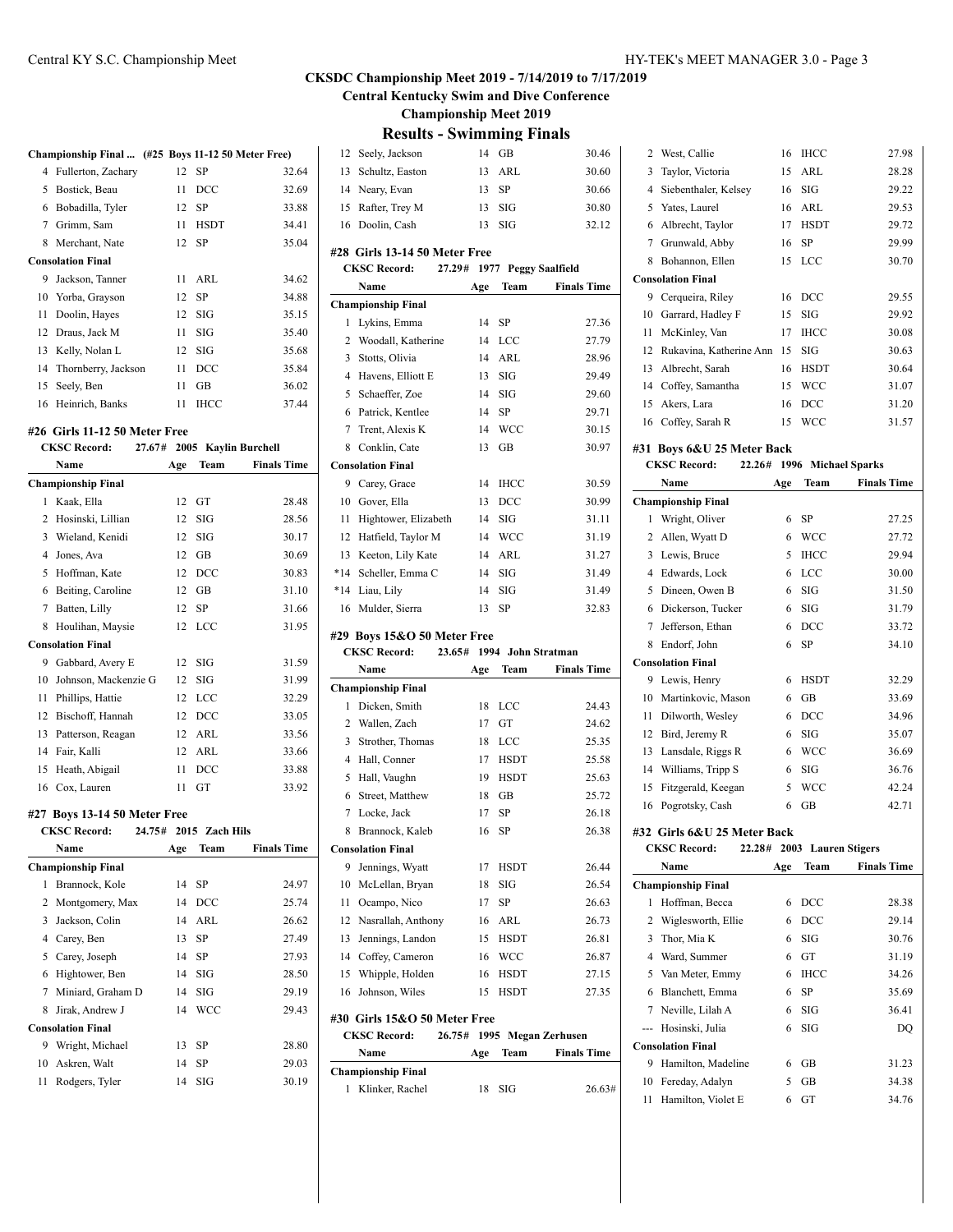### **CKSDC Championship Meet 2019 - 7/14/2019 to 7/17/2019 Central Kentucky Swim and Dive Conference**

**Championship Meet 2019**

#### **Results - Swimming Finals**

|    | Consolation Final  (#32 Girls 6&U 25 Meter Back) |        |                  |                     |
|----|--------------------------------------------------|--------|------------------|---------------------|
| 12 | Hills, Evelyn                                    | 6      | <b>IHCC</b>      | 34.80               |
|    | 13 Case, Autumn H                                | 6      | SIG              | 35.32               |
|    | 14 Cecil, Maddie                                 | 6      | ARL              | 35.51               |
|    | 15 Tweardy, Charlotte                            | 5      | LCC              | 35.60               |
| 16 | Kidder, Mary David                               | 6      | <b>SP</b>        | 40.22               |
|    | #33 Boys 7-8 25 Meter Back                       |        |                  |                     |
|    | <b>CKSC Record:</b><br>18.56#                    |        | 1983 Ryan Strong |                     |
|    | Name                                             | Age    | Team             | <b>Finals Time</b>  |
|    | <b>Championship Final</b>                        |        |                  |                     |
| 1  | Taylor, Knox                                     | 8      | <b>WCC</b>       | 21.74               |
|    | 2 Cassidy, Stokes                                | 8      | <b>SP</b>        | 21.83               |
|    | 3 Rodgers, Ayden N                               | 8      | SIG              | 23.06               |
|    | *4 McCullough, Rhodes                            | 8      | <b>HSDT</b>      | 23.11               |
|    | *4 Neely, Trip                                   | 8      | <b>WCC</b>       | 23.11               |
| 6  | Draus, Andrew C                                  | 8      | SIG              | 23.43               |
|    | 7 Warner, Henry                                  | 8      | SIG              | 24.23               |
| 8  | Thornbury, Harris H                              | 8      | <b>WCC</b>       | 25.74               |
|    | <b>Consolation Final</b>                         |        |                  |                     |
| 9  | Warner, Benjamin                                 | 8      | SIG              | 25.00               |
| 10 | Morris, Jackson                                  | 8      | ARL              | 25.17               |
|    | 11 Milward, Daniel                               | 7      | <b>IHCC</b>      | 25.34               |
|    | 12 Patrick, Kramer                               | $\tau$ | SP               | 26.44               |
|    | 13 Anderkin, Avery                               | 7      | <b>HSDT</b>      | 26.96               |
|    | 14 Smithwick, Cash                               | 7      | SIG              | 27.07               |
| 15 | Thompson, Woods                                  | 7      | LCC              | 28.18               |
| 16 | Friesen, Van                                     | 7      | <b>IHCC</b>      | 28.46               |
|    | #34 Girls 7-8 25 Meter Back                      |        |                  |                     |
|    | <b>CKSC Record:</b><br>18.66#                    |        |                  | 1997 Elaine Breeden |
|    | Name                                             | Age    | Team             | <b>Finals Time</b>  |
|    | <b>Championship Final</b>                        |        |                  |                     |
| 1  | Thomas, Marissa M                                | 8      | <b>WCC</b>       | 21.53               |
|    | 2 Tweardy, Catherine                             | 8      | LCC              | 22.40               |
|    | 3 Cranfill, Callie                               | 8      | <b>HSDT</b>      | 23.08               |
|    | 4 Sheets, Hailee                                 | 8      | <b>GT</b>        | 23.94               |
|    | 5 Jackson, Hadley                                | 7      | SIG              | 24.22               |
|    | 6 Gover, Edie                                    | 8      | DCC              | 24.27               |
| 7  | Southworth, Anna Kate                            | 8      | GT               | 24.29               |
|    | 8 Fereday, Olivia                                | 8      | GB               | 24.77               |
|    | <b>Consolation Final</b>                         |        |                  |                     |
| 9  | Sutherland, Jane                                 | 8      | WCC              | 23.83               |
| 10 | Patterson, Rosie                                 | 8      | ARL              | 24.50               |
| 11 | Bradshaw, Bella                                  | 8      | DCC              | 24.95               |
| 12 | Briese, Finley                                   | 8      | DCC              | 25.38               |
| 13 | Schnabel, Elan                                   | 8      | SIG              | 25.59               |
| 14 | Sampson, Harper K                                | 8      | SIG              | 25.90               |
| 15 | Ballard, Carson                                  | 8      | GB               | 28.12               |
| 16 | Williams, Sydnee                                 | 8      | ARL              | 28.33               |
|    |                                                  |        |                  |                     |

| #35 Boys 9-10 25 Meter Back |                               |      |                      |                    |
|-----------------------------|-------------------------------|------|----------------------|--------------------|
|                             | <b>CKSC Record:</b><br>16.52# |      | 2013 Kaleb Brannock  |                    |
|                             | Name                          | Age  | Team                 | <b>Finals Time</b> |
|                             | <b>Championship Final</b>     |      |                      |                    |
| 1                           | Houlihan, Will                | 10   | LCC                  | 18.91              |
| 2                           | Hatfield, Ethan C             | 10   | <b>WCC</b>           | 19.43              |
| 3                           | Hosinski, Mark Edward         | 10   | SIG                  | 19.78              |
|                             | 4 Grant, Peter                | 9    | <b>SP</b>            | 20.40              |
| 5                           | Gudeman, Tag                  | 10   | SIG                  | 21.38              |
|                             | 6 Wallace, Lincoln            | 10   | GB                   | 21.49              |
| 7                           | Neal, Carson                  | 10   | ARL                  | 21.68              |
| 8                           | Holland, Jacob                | 10   | <b>HSDT</b>          | 22.78              |
|                             | <b>Consolation Final</b>      |      |                      |                    |
| 9                           | England, Thomas               | 10   | LCC                  | 22.08              |
|                             | *10 Feddock, Anderson R       | 9    | SIG                  | 22.88              |
| $*10$                       | Hamilton, Mason E             | 10   | GT                   | 22.88              |
|                             | 12 Jackson, Luke              | 10   | SIG                  | 23.20              |
| 13                          | Theron. Tristan F             | 9    | SIG                  | 23.36              |
|                             | 14 LaMonica, Grady            | 10   | <b>IHCC</b>          | 23.57              |
| 15                          | Jefferson, Grey               | 9    | DCC                  | 23.81              |
| 16                          | Nahra, Woods                  | 10   | <b>IHCC</b>          | 23.96              |
|                             | #36 Girls 9-10 25 Meter Back  |      |                      |                    |
|                             | <b>CKSC Record:</b><br>16.87# |      | 2010 Lauren Shepherd |                    |
|                             | Name                          | Age  | Team                 | <b>Finals Time</b> |
|                             | <b>Championship Final</b>     |      |                      |                    |
| 1                           | Brown, Lena                   | 10   | ARL                  | 16.70#             |
|                             | 2 Hall, Charlotte             | 10   | <b>HSDT</b>          | 17.88              |
|                             | 3 Wright, Leah                | 10   | <b>SP</b>            | 18.99              |
| 4                           | Akers, Gracesyn H             | 10   | GT                   | 20.22              |
| 5                           | Short, Reece                  | 10   | GB                   | 20.24              |
| 6                           | Neely, Margaret Dean          | 10   | <b>WCC</b>           | 20.44              |
| 7                           | Cornelius, Ryan               | 10   | SIG                  | 22.17              |
| 8                           | Gambrel, Madelyn J            | 10   | SIG                  | 22.38              |
|                             | <b>Consolation Final</b>      |      |                      |                    |
| 9                           | Wilder, Madilyn G             | 10   | WCC                  | 21.24              |
| 10                          | O'Brien, Kate                 | 9    | SP                   | 21.41              |
| 11                          | Boggs, Joss E                 | 9    | GT                   | 21.73              |
| 12                          | Sutherland, Betty             | 10   | <b>WCC</b>           | 21.77              |
| 13                          | Gustafson, Grace A            | 10   | SIG                  | 21.89              |
| 14                          | Thomas, Savannah R            | 10   | WCC                  | 21.95              |
| 15                          | Coolen, Annabelle             | 10   | SP                   | 22.29              |
| 16                          | Leslie, Sydney                | 9    | LCC                  | 22.48              |
|                             | #37 Boys 11-12 50 Meter Back  |      |                      |                    |
|                             | <b>CKSC Record:</b><br>30.00# | 2013 | <b>Zach Hils</b>     |                    |
|                             | Name                          | Age  | Team                 | <b>Finals Time</b> |
|                             | <b>Championship Final</b>     |      |                      |                    |
| 1                           | Liau, Jack                    | 12   | SIG                  | 36.51              |
|                             | 2 Gover, Ethan                | 11   | DCC                  | 38.08              |
| 3                           | Bostick, Beau                 | 11   | DCC                  | 38.40              |
| 4                           | Rogers, Jimmy                 | 12   | SP                   | 40.02              |
| 5                           | Jackson, Tanner               | 11   | ARL                  | 40.84              |
| 6                           | Bobadilla, Tyler              | 12   | SP                   | 40.92              |
|                             |                               |      |                      |                    |

|   | 7 Doolin, Hayes               |    | $12$ SIG                      | 41.77 |  |
|---|-------------------------------|----|-------------------------------|-------|--|
| 8 | Potter, Will                  | 11 | <b>HSDT</b>                   | 41.86 |  |
|   | <b>Consolation Final</b>      |    |                               |       |  |
|   | 9 Lair, Colin                 | 11 | ARL                           | 42.39 |  |
|   | 10 O'Donnell, Garrett         | 11 | SIG                           | 42.69 |  |
|   | 11 Carey, Will                | 11 | <b>SP</b>                     | 42.75 |  |
|   | 12 Fullerton, Zachary         |    | 12 SP                         | 42.89 |  |
|   | 13 Tweardy, Walker            | 11 | LCC                           | 43.20 |  |
|   | 14 Draus, Jack M              | 11 | SIG                           | 44.43 |  |
|   | 15 Seely, Ben                 | 11 | GB                            | 45.19 |  |
|   | 16 Patrick, Jennings          |    | 12 SP                         | 46.95 |  |
|   | #38 Girls 11-12 50 Meter Back |    |                               |       |  |
|   | <b>CKSC Record:</b>           |    | 31.64# 2017 Katherine Woodall |       |  |

| Name                                              |                              | Age | Team        | <b>Finals Time</b> |  |  |
|---------------------------------------------------|------------------------------|-----|-------------|--------------------|--|--|
|                                                   | <b>Championship Final</b>    |     |             |                    |  |  |
| 1                                                 | Wieland, Kenidi              | 12  | SIG         | 32.58              |  |  |
| 2                                                 | Hoffman, Kate                | 12  | <b>DCC</b>  | 32.95              |  |  |
| 3                                                 | Hosinski, Lillian            | 12  | SIG         | 33.95              |  |  |
| 4                                                 | Jones, Ava                   | 12  | GB          | 36.34              |  |  |
| 5                                                 | Houlihan, Maysie             | 12  | LCC         | 36.55              |  |  |
| 6                                                 | Batten, Lilly                | 12  | SP          | 36.72              |  |  |
| 7                                                 | Beiting, Caroline            | 12  | <b>GB</b>   | 36.73              |  |  |
| 8                                                 | Johnson, Mackenzie G         | 12  | SIG         | 37.36              |  |  |
|                                                   | <b>Consolation Final</b>     |     |             |                    |  |  |
| 9                                                 | Gabbard, Avery E             | 12  | SIG         | 37.47              |  |  |
| 10                                                | Morton, ClaraJane            | 11  | <b>WCC</b>  | 38.35              |  |  |
| 11                                                | Stotts, Ava                  | 12  | ARL         | 38.50              |  |  |
| 12                                                | Markowitz, Olivia D          | 11  | SIG         | 40.57              |  |  |
| 13                                                | Bischoff, Hannah             | 12  | <b>DCC</b>  | 40.63              |  |  |
| 14                                                | Sebulsky, Harper H           | 11  | <b>WCC</b>  | 40.80              |  |  |
| 15                                                | Carty, Caroline              | 11  | SP          | 42.07              |  |  |
| ---                                               | Falace, Abby                 | 12  | <b>HSDT</b> | DQ                 |  |  |
|                                                   | #39 Boys 13-14 50 Meter Back |     |             |                    |  |  |
| <b>CKSC Record:</b><br>27.59# 2017 Kaleb Brannock |                              |     |             |                    |  |  |

|       | Name                      | Age | Team | <b>Finals Time</b> |
|-------|---------------------------|-----|------|--------------------|
|       | <b>Championship Final</b> |     |      |                    |
| 1     | Brannock, Kole            | 14  | SP   | 27.82              |
| 2     | Montgomery, Max           | 14  | DCC  | 30.31              |
| 3     | Jackson, Colin            | 14  | ARL  | 30.89              |
| 4     | Carey, Joseph             | 14  | SP   | 32.83              |
| 5     | Carey, Ben                | 13  | SP   | 33.14              |
| 6     | Hightower, Ben            | 14  | SIG  | 33.26              |
| 7     | Rodgers, Tyler            | 14  | SIG  | 33.28              |
| 8     | Miniard, Graham D         | 14  | SIG  | 35.25              |
|       | <b>Consolation Final</b>  |     |      |                    |
| 9     | Greinke, Eli R            | 13  | SIG  | 34.39              |
| 10    | Eggleston, Blake          | 13  | SP   | 34.90              |
| *11   | Schultz, Easton           | 13  | ARL  | 36.21              |
| $*11$ | Keller, Chris N           | 14  | SIG  | 36.21              |
| 13    | Garrard, Cooper J         | 13  | SIG  | 36.65              |
| 14    | Germann, Max              | 14  | DCC  | 37.10              |
| 15    | Askren, Walt              | 14  | SP   | 37.50              |
| 16    | Hightower, Crawford       | 14  | SIG  | 38.04              |

# **Consolation Final ... (#32 Girls 6&U 25 Meter Back)**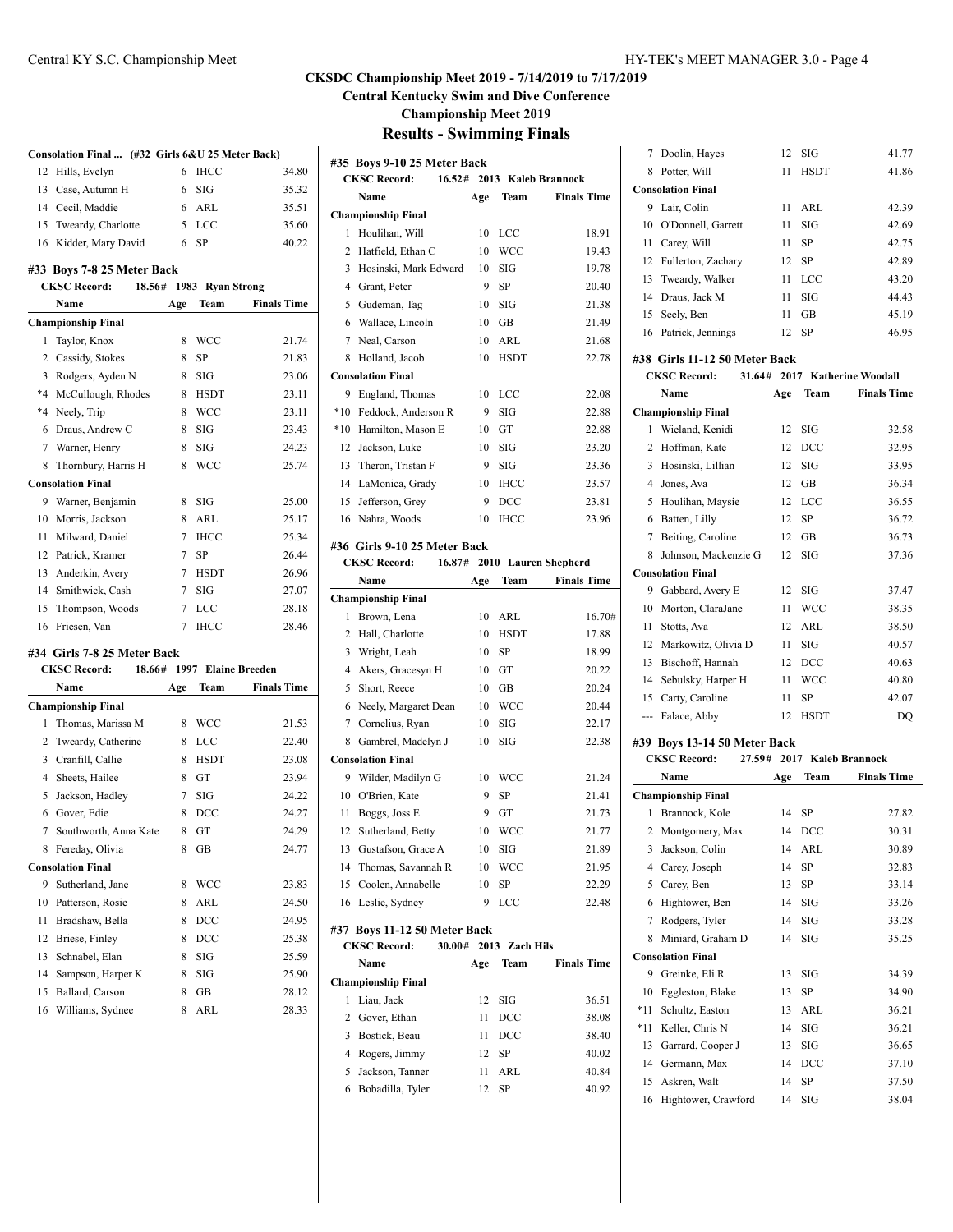**Central Kentucky Swim and Dive Conference**

**Championship Meet 2019**

#### **Results - Swimming Finals**

|       | #40 Girls 13-14 50 Meter Back         |     |                |                        |
|-------|---------------------------------------|-----|----------------|------------------------|
|       | 30.72#<br><b>CKSC Record:</b>         |     |                | 2019 Katherine Woodall |
|       | Name                                  | Age | Team           | <b>Finals Time</b>     |
|       | <b>Championship Final</b>             |     |                |                        |
| 1     | Schaeffer, Zoe                        | 14  | SIG            | 31.36                  |
|       | 2 Woodall, Katherine                  | 14  | LCC            | 31.90                  |
| 3     | Trent, Alexis K                       | 14  | <b>WCC</b>     | 32.32                  |
|       | 4 Stotts, Olivia                      | 14  | ARL            | 32.57                  |
| 5     | Hightower, Elizabeth                  | 14  | SIG            | 34.97                  |
|       | 6 Scheller, Emma C                    | 14  | SIG            | 35.01                  |
|       | 7 Gover, Ella                         | 13  | DCC            | 35.05                  |
| 8     | Patrick, Kentlee                      | 14  | SP             | 35.60                  |
|       | <b>Consolation Final</b>              |     |                |                        |
| 9     | Carey, Grace                          | 14  | <b>IHCC</b>    | 35.29                  |
| 10    | Liau, Lily                            | 14  | SIG            | 35.56                  |
| 11    | Hatfield, Taylor M                    |     | 14 WCC         | 35.83                  |
| 12    | Strysick, Chloe                       | 14  | DCC            | 36.99                  |
| 13    | Williams, Riley E                     | 14  | <b>WCC</b>     | 37.56                  |
| 14    | Zimmer, Julia                         | 14  | <b>HSDT</b>    | 37.92                  |
| 15    | Ingram, Maddox D                      | 13  | SIG            | 38.06                  |
| 16    | O'Donnell, Caroline E                 | 13  | SIG            | 38.27                  |
|       |                                       |     |                |                        |
|       | #41 Boys 15&O 50 Meter Back<br>26.46# |     | 2018 Zach Hils |                        |
|       | <b>CKSC Record:</b><br>Name           |     | Team           | <b>Finals Time</b>     |
|       | <b>Championship Final</b>             | Age |                |                        |
| 1     | Brannock, Kaleb                       | 16  | SP             | 26.87                  |
|       | 2 Coffey, Cameron                     | 16  | <b>WCC</b>     | 28.45                  |
| 3     | Dicken, Smith                         | 18  | LCC            | 28.76                  |
|       | 4 Street, Matthew                     | 18  | GB             | 29.19                  |
|       | 5 Wallen, Zach                        | 17  | GT             | 29.78                  |
| 6     | Hawkins, Evan                         | 17  | GT             | 30.68                  |
| 7     | Hood, Connor                          | 18  | SIG            | 31.05                  |
| 8     | Jennings, Landon                      | 15  | <b>HSDT</b>    | 31.86                  |
|       | <b>Consolation Final</b>              |     |                |                        |
| 9     | Hall, Vaughn                          | 19  | HSDT           | 30.93                  |
| 10    | McLellan, Bryan                       | 18  | SIG            | 30.99                  |
| 11    | Hall, Conner                          | 17  | <b>HSDT</b>    | 31.31                  |
| 12    | Johnson, Wiles                        | 15  | <b>HSDT</b>    | 31.60                  |
| 13    | Brown, Isaac                          |     | 16 ARL         | 31.75                  |
|       | *14 Ocampo, Nico                      | 17  | SP             | 32.07                  |
| $*14$ | Pingleton, Davis                      | 15  | ARL            | 32.07                  |
| 16    | Locke, Jack                           | 17  | SP             | 32.26                  |
|       |                                       |     |                |                        |
|       | #42  Girls 15&O 50 Meter Back         |     |                |                        |
|       | <b>CKSC Record:</b><br>30.04#         |     |                | 2008 Kaylin Burchell   |
|       | Name                                  | Age | Team           | <b>Finals Time</b>     |
|       | Championship Final                    |     |                |                        |
| 1     | Klinker, Rachel                       | 18  | SIG            | 31.77                  |
|       | 2 West, Callie                        | 16  | <b>IHCC</b>    | 32.01                  |
| 3     | Siebenthaler, Kelsey                  | 16  | SIG            | 33.10                  |
|       | 4 Bohannon, Ellen                     | 15  | LCC            | 33.51                  |
|       | 5 Albrecht, Taylor                    | 17  | <b>HSDT</b>    | 33.67                  |

Albrecht, Sarah 16 HSDT 33.96

| 7   | Garrard, Hadley F             | 15  | SIG            | 34.45              |
|-----|-------------------------------|-----|----------------|--------------------|
| 8   | Grunwald, Abby                | 16  | SP             | 34.92              |
|     | <b>Consolation Final</b>      |     |                |                    |
| 9   | Rukavina, Katherine Ann 15    |     | SIG            | 35.16              |
| 10  | McKinley, Van                 | 17  | <b>IHCC</b>    | 35.19              |
| 11  | Turner, Olivia                | 18  | SIG            | 35.56              |
| 12  | Horn, Claire                  | 17  | <b>HSDT</b>    | 35.58              |
| 13  | Coffey, Samantha              | 15  | WCC            | 35.78              |
| 14  | Gray, Emma Grace              | 16  | SP             | 36.07              |
| 15  | Grissam, Kelsey               | 16  | WCC            | 36.93              |
| 16  | Coffey, Sarah R               | 15  | <b>WCC</b>     | 37.02              |
|     |                               |     |                |                    |
|     | #43 Boys 8&U 25 Meter Fly     |     |                |                    |
|     | <b>CKSC Record:</b><br>16.77# |     | 2009 Zach Hils |                    |
|     | Name                          | Age | Team           | <b>Finals Time</b> |
|     | <b>Championship Final</b>     |     |                |                    |
| 1   | Taylor, Knox                  | 8   | WCC            | 19.51              |
| 2   | Warner, Henry                 | 8   | SIG            | 22.03              |
| 3   | Neely, Trip                   | 8   | WCC            | 22.42              |
| 4   | Draus, Andrew C               | 8   | SIG            | 22.63              |
| 5   | Sawyer, John Cooper           | 8   | <b>IHCC</b>    | 23.48              |
| 6   | Rodgers, Ayden N              | 8   | SIG            | 23.68              |
| 7   | Davidson, Grant               | 7   | <b>HSDT</b>    | 23.82              |
| 8   | Williams, Harris              | 8   | <b>HSDT</b>    | 24.60              |
|     | <b>Consolation Final</b>      |     |                |                    |
| 9   | Warner, Benjamin              | 8   | SIG            | 24.56              |
| 10  | Morris, Jackson               | 8   | ARL            | 24.88              |
| 11  | Graves, Reed                  | 8   | LCC            | 25.86              |
| 12  | Williams, Griffith            | 8   | SP             | 26.24              |
| 13  | Milward, Daniel               | 7   | IHCC           | 28.90              |
| 14  | Schlarman, Matt               | 8   | <b>HSDT</b>    | 29.69              |
| --- | Stuart, Will                  | 7   | IHCC           | DQ                 |
| --- | Nichols, Oliver               | 7   | <b>HSDT</b>    | DQ                 |
|     | #44 Girls 8&U 25 Meter Fly    |     |                |                    |
|     | <b>CKSC Record:</b><br>16.73# |     |                | 2008 Mallory Shake |
|     | Name                          | Age | Team           | <b>Finals Time</b> |
|     | <b>Championship Final</b>     |     |                |                    |
| 1   | Thomas, Marissa M             | 8   | WCC            | 19.78              |
| 2   | Sutherland, Jane              | 8   | WCC            | 20.56              |
| 3   | Kidder, Lila                  | 8   | SP             | 20.92              |
| 4   | Bradshaw, Bella               | 8   | $_{\rm DCC}$   | 22.63              |
| 5   | Southworth, Anna Kate         | 8   | GT             | 22.71              |
| 6   | Tucker, Mollie Grace G        | 8   | WCC            | 22.86              |
| 7   | Gover, Edie                   | 8   | $_{\rm DCC}$   | 23.22              |
| 8   | Ballard, Carson               | 8   | GВ             | 23.80              |
|     | <b>Consolation Final</b>      |     |                |                    |
| 9   | Kinkead, Margot               | 8   | IHCC           | 23.20              |
| 10  | Moore, Kerrigan M             | 8   | WCC            | 23.29              |
| 11  | Schnabel, Elan                | 8   | SIG            | 24.69              |
| 12  | Hoffman, Becca                | 6   | DCC            | 24.70              |
| 13  | Morgan, Catherine             | 7   | SIG            | 24.85              |
| 14  | House, Edie                   | 8   | GB             | 25.15              |
| 15  | Meagher, Clara                | 8   | SIG            | 25.17              |
|     |                               |     |                |                    |
| 16  | Cecil, Lizzie                 | 8   | ARL            | 27.54              |

|                | #45 Boys 9-10 25 Meter Fly  |        |     |                |                     |  |
|----------------|-----------------------------|--------|-----|----------------|---------------------|--|
|                | <b>CKSC Record:</b>         | 15.21# |     | 1986 Andy Sims |                     |  |
|                | Name                        |        | Age | Team           | <b>Finals Time</b>  |  |
|                | <b>Championship Final</b>   |        |     |                |                     |  |
| 1              | Houlihan, Will              |        | 10  | LCC            | 16.60               |  |
| $\overline{c}$ | Hosinski, Mark Edward       |        | 10  | SIG            | 16.69               |  |
| 3              | Neal, Carson                |        | 10  | ARL            | 16.82               |  |
|                | 4 Bradshaw, Josiah          |        | 10  | DCC            | 16.91               |  |
| 5              | Hatfield, Ethan C           |        | 10  | <b>WCC</b>     | 18.30               |  |
| 6              | Holland, Jacob              |        | 10  | <b>HSDT</b>    | 18.87               |  |
| 7              | Kidder, Charlie             |        | 10  | SP             | 19.58               |  |
| 8              | Gudeman, Tag                |        | 10  | SIG            | 20.68               |  |
|                | <b>Consolation Final</b>    |        |     |                |                     |  |
| 9.             | Grant, Peter                |        | 9   | SP             | 19.71               |  |
| $10-10$        | Theron. Tristan F           |        | 9   | SIG            | 20.24               |  |
| 11             | Moore, Max M                |        | 10  | <b>WCC</b>     | 20.42               |  |
| 12             | Dabney, Miles               |        | 9   | <b>HSDT</b>    | 21.14               |  |
|                | 13 LaMonica, Grady          |        | 10  | <b>IHCC</b>    | 21.80               |  |
|                | 14 Wallace, Lincoln         |        | 10  | GB             | 21.84               |  |
| 15             | Jefferson, Grey             |        | 9   | DCC            | 22.51               |  |
|                | 16 Monroe, Andrew           |        | 10  | SP             | 24.59               |  |
|                | #46 Girls 9-10 25 Meter Fly |        |     |                |                     |  |
|                | <b>CKSC Record:</b>         | 15.30# |     |                | 1999 Elaine Breeden |  |
|                | Name                        |        | Age | Team           | <b>Finals Time</b>  |  |
|                | <b>Championship Final</b>   |        |     |                |                     |  |
| 1              | Brown, Lena                 |        | 10  | ARL            | 15.46               |  |
| $\overline{2}$ | Hall, Charlotte             |        | 10  | <b>HSDT</b>    | 16.64               |  |
| 3              | Akers, Gracesyn H           |        | 10  | <b>GT</b>      | 16.74               |  |
| 4              | Nelson, Darby               |        | 10  | ARL            | 16.92               |  |
| 5              | Batten, Natalie             |        | 10  | SP             | 17.16               |  |
| 6              | Short, Reece                |        | 10  | GB             | 17.63               |  |

|                             | Name                          | Age | Team           | <b>Finals Time</b> |  |
|-----------------------------|-------------------------------|-----|----------------|--------------------|--|
|                             | <b>CKSC Record:</b><br>30.00# |     | 2013 Zach Hils |                    |  |
| #47 Boys 11-12 50 Meter Fly |                               |     |                |                    |  |
|                             | 16 Gustafson, Grace A         |     | SIG            | 21.35              |  |
|                             | 15 Southworth, Aubrey L       |     | GT             | 20.38              |  |
|                             | 14 Neely, Margaret Dean       | 10  | <b>WCC</b>     | 20.16              |  |
| 13                          | Gambrel, Madelyn J            | 10  | SIG            | 20.11              |  |
|                             | 12 Pennington, Abbie          | 9   | <b>DCC</b>     | 19.90              |  |
| 11                          | Pingleton, Anna Kate          | 10  | ARL            | 19.69              |  |
| 10                          | Jones, Mia                    | 9   | GB             | 19.65              |  |
|                             | 9 Cornelius, Ryan             | 10  | SIG            | 18.47              |  |
|                             | <b>Consolation Final</b>      |     |                |                    |  |
| 8                           | Powell, Eli                   | 10  | <b>IHCC</b>    | 18.68              |  |
| 7                           | Leslie, Sydney                | 9   | LCC            | 18.29              |  |

| .                         | 73.EU | теат       | т шаю типе |
|---------------------------|-------|------------|------------|
| <b>Championship Final</b> |       |            |            |
| Liau, Jack                |       | $12$ SIG   | 34.34      |
| 2 Bobadilla, Tyler        |       | 12 SP      | 35.95      |
| 3 Fullerton, Zachary      |       | 12 SP      | 36.13      |
| 4 Gover, Ethan            | 11    | <b>DCC</b> | 36.72      |
| 5 Doolin, Hayes           | 12    | - SIG      | 38.97      |
| Rogers, Jimmy             | 12    | SP         | 39.24      |
|                           |       |            |            |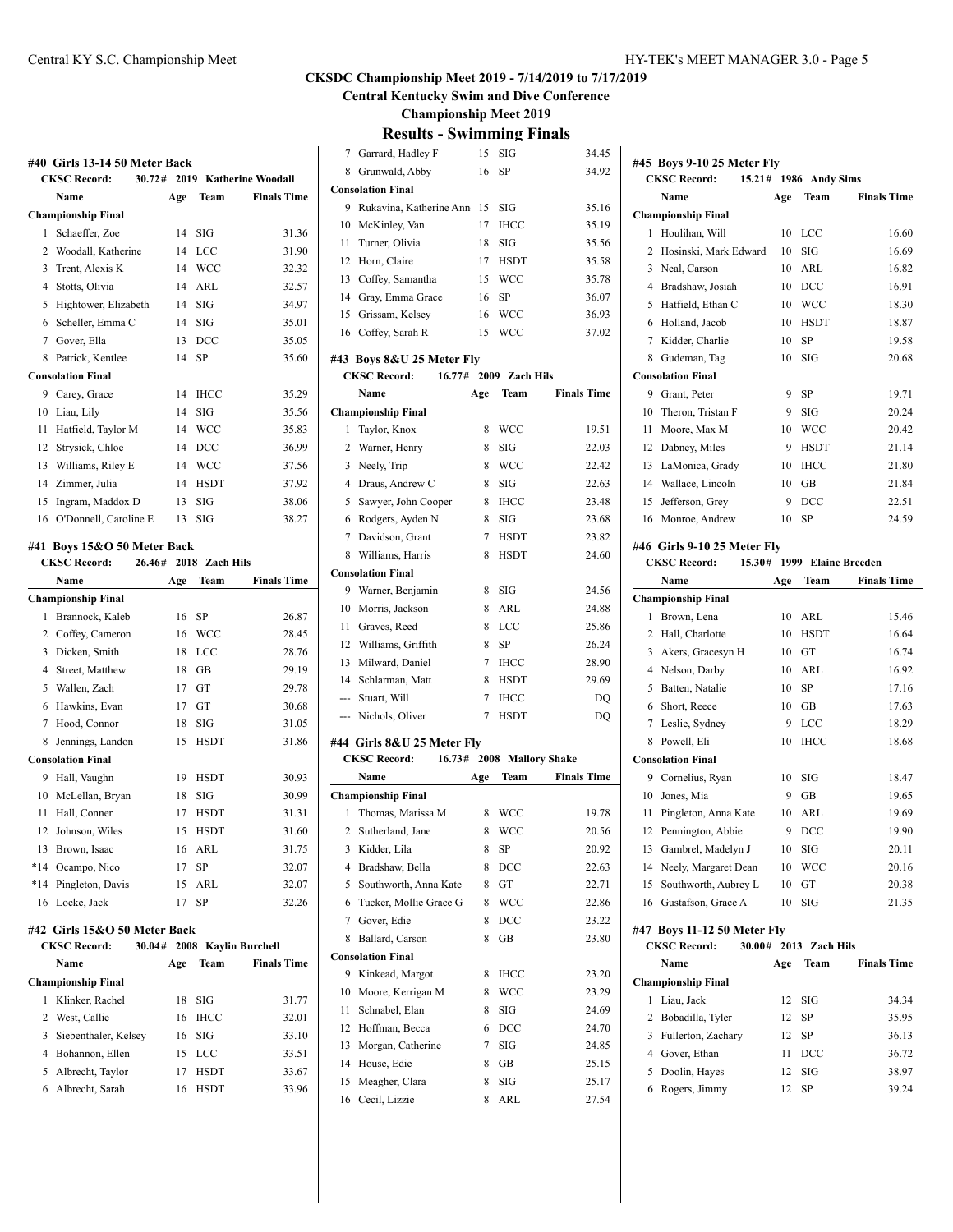**Central Kentucky Swim and Dive Conference**

**Championship Meet 2019**

**Results - Swimming Finals**

|                                                                                    | Championship Final  (#47 Boys 11-12 50 Meter Fly) |          |                     |                    |  |  |
|------------------------------------------------------------------------------------|---------------------------------------------------|----------|---------------------|--------------------|--|--|
| 7                                                                                  | Bostick, Beau                                     | 11       | DCC                 | 39.34              |  |  |
| 8                                                                                  | Jackson, Tanner                                   | 11       | ARL                 | 40.19              |  |  |
|                                                                                    | <b>Consolation Final</b>                          |          |                     |                    |  |  |
| 9                                                                                  | Grimm, Sam                                        | 11       | HSDT                | 39.83              |  |  |
|                                                                                    | 10 Fallon, Ben                                    | 12       | <b>IHCC</b>         | 40.22              |  |  |
| 11                                                                                 | Yorba, Grayson                                    | 12       | SP                  | 40.53              |  |  |
| 12                                                                                 | Hostetter, Will                                   | 11       | HSDT                | 42.25              |  |  |
| 13                                                                                 | Meagher, Max                                      | 11       | SIG                 | 42.83              |  |  |
|                                                                                    | 14 Seely, Ben                                     | 11       | GB                  | 43.01              |  |  |
| 15                                                                                 | Draus, Jack M                                     | 11       | SIG                 | 44.49              |  |  |
|                                                                                    | 16 Kelly, Nolan L                                 | 12       | SIG                 | 45.81              |  |  |
|                                                                                    |                                                   |          |                     |                    |  |  |
| #48 Girls 11-12 50 Meter Fly<br><b>CKSC Record:</b><br>30.03#<br>2003 Kelsey Floyd |                                                   |          |                     |                    |  |  |
|                                                                                    | Name                                              | Age      | Team                | <b>Finals Time</b> |  |  |
|                                                                                    |                                                   |          |                     |                    |  |  |
| 1                                                                                  | Championship Final<br>Wieland, Kenidi             | 12       | SIG                 | 30.81              |  |  |
|                                                                                    | 2 Hoffman, Kate                                   | 12       | DCC                 | 32.62              |  |  |
|                                                                                    | 3 Hosinski, Lillian                               | 12       | SIG                 | 33.18              |  |  |
|                                                                                    | 4 Kaak, Ella                                      | 12       | GT                  | 33.48              |  |  |
| 5                                                                                  | Beiting, Caroline                                 | 12       | GB                  | 34.49              |  |  |
| 6                                                                                  | Batten, Lilly                                     | 12       | <b>SP</b>           | 35.60              |  |  |
|                                                                                    | 7 Houlihan, Maysie                                | 12       | LCC                 | 35.65              |  |  |
| 8                                                                                  | Gabbard, Avery E                                  | 12       | SIG                 | 35.76              |  |  |
|                                                                                    | <b>Consolation Final</b>                          |          |                     |                    |  |  |
| 9                                                                                  | Markowitz, Olivia D                               | 11       | SIG                 | 36.95              |  |  |
|                                                                                    | 10 Patterson, Reagan                              | 12       | ARL                 | 37.04              |  |  |
| 11                                                                                 | Heath, Abigail                                    | 11       | DCC                 | 37.99              |  |  |
| 12                                                                                 | Holmes, Alexis                                    | 12       | SP                  | 38.71              |  |  |
| 13                                                                                 | Phillips, Hattie                                  | 12       | <b>LCC</b>          | 39.34              |  |  |
| 14                                                                                 | Fair, Kalli                                       | 12       | ARL                 | 39.76              |  |  |
| 15                                                                                 | Carty, Caroline                                   | 11       | SP                  | 39.95              |  |  |
| 16                                                                                 | Morton, ClaraJane                                 | 11       | <b>WCC</b>          | 40.19              |  |  |
|                                                                                    |                                                   |          |                     |                    |  |  |
|                                                                                    | #49 Boys 13-14 50 Meter Fly                       |          |                     |                    |  |  |
|                                                                                    | <b>CKSC Record:</b><br>26.84#                     |          | 2017 Kaleb Brannock |                    |  |  |
|                                                                                    | Name                                              | Age      | Team                | <b>Finals Time</b> |  |  |
|                                                                                    | <b>Championship Final</b>                         |          |                     |                    |  |  |
| 1                                                                                  | Brannock, Kole                                    | 14       | SP                  | 26.59#             |  |  |
|                                                                                    | Montgomery, Max                                   | 14       | DCC                 | 28.10              |  |  |
| 2                                                                                  |                                                   |          |                     |                    |  |  |
| 3                                                                                  | Carey, Ben                                        | 13       | SP                  | 30.04              |  |  |
| 4                                                                                  | Jackson, Colin                                    | 14       | ARL                 | 30.26              |  |  |
| 5                                                                                  | Hightower, Ben                                    | 14       | SIG                 | 30.49              |  |  |
| 6                                                                                  | Miniard, Graham D                                 | 14       | SIG                 | 31.90              |  |  |
| 7                                                                                  | Wright, Michael                                   | 13       | SP                  | 31.99              |  |  |
| 8                                                                                  | Jirak, Andrew J                                   | 14       | WCC                 | 32.76              |  |  |
|                                                                                    | <b>Consolation Final</b>                          |          |                     |                    |  |  |
| 9                                                                                  | Miniard, Wyatt T                                  | 14       | SIG                 | 32.81              |  |  |
| 10                                                                                 | Carey, Joseph                                     | 14       | SP                  | 33.00              |  |  |
| 11                                                                                 | Seely, Jackson                                    | 14       | GB                  | 33.78              |  |  |
| 12                                                                                 | Grant, Thomas                                     | 13       | SP                  | 34.09              |  |  |
| 13<br>14                                                                           | Keller, Chris N<br>Rafter, Trey M                 | 14<br>13 | SIG<br>SIG          | 34.90<br>35.50     |  |  |

|    | Results - Swimming Finals    |        |     |                            |                            |
|----|------------------------------|--------|-----|----------------------------|----------------------------|
| 15 | Hightower, Crawford          |        | 14  | SIG                        | 35.61                      |
| 16 | Doolin, Cash                 |        | 13  | SIG                        | 36.22                      |
|    | #50 Girls 13-14 50 Meter Fly |        |     |                            |                            |
|    | <b>CKSC Record:</b>          | 28.47# |     | 2002 Elaine Breeden        |                            |
|    | Name                         |        | Age | Team                       | <b>Finals Time</b>         |
|    | <b>Championship Final</b>    |        |     |                            |                            |
| 1  | Lykins, Emma                 |        | 14  | SP                         | 29.44                      |
|    | 2 Woodall, Katherine         |        | 14  | LCC                        | 29.62                      |
|    | 3 Schaeffer, Zoe             |        | 14  | SIG                        | 29.87                      |
|    | 4 Havens, Elliott E          |        | 13  | SIG                        | 32.24                      |
|    | 5 Carey, Grace               |        | 14  | <b>IHCC</b>                | 32.36                      |
|    | 6 Conklin, Cate              |        | 13  | GB                         | 33.16                      |
| 7  | Patrick, Kentlee             |        | 14  | SP                         | 33.37                      |
| 8  | Gover, Ella                  |        | 13  | DCC                        | 33.57                      |
|    | <b>Consolation Final</b>     |        |     |                            |                            |
| 9  | Stotts, Olivia               |        | 14  | ARL                        | 32.66                      |
|    | 10 Trent, Alexis K           |        | 14  | <b>WCC</b>                 | 33.47                      |
| 11 | Scheller, Emma C             |        | 14  | SIG                        | 33.97                      |
| 12 | Truitt, Katherine            |        | 14  | <b>IHCC</b>                | 34.99                      |
| 13 | Liau, Lily                   |        | 14  | SIG                        | 35.06                      |
| 14 | Hatfield, Taylor M           |        | 14  | WCC                        | 35.80                      |
| 15 | Keeton, Lily Kate            |        | 14  | ARL                        | 36.38                      |
| 16 | Hightower, Elizabeth         |        | 14  | SIG                        | 36.61                      |
|    |                              |        |     |                            |                            |
|    | #51 Boys 15&O 50 Meter Fly   |        |     |                            |                            |
|    | <b>CKSC Record:</b>          |        |     | 26.00# 2004 Brandon Lovell |                            |
|    | Name                         |        | Age | Team                       | <b>Finals Time</b>         |
|    | <b>Championship Final</b>    |        |     |                            |                            |
| 1  | Dicken, Smith                |        | 18  | LCC                        | 26.49                      |
|    | 2 Brannock, Kaleb            |        | 16  | SP                         | 26.84                      |
|    | 3 Street, Matthew            |        | 18  | GВ                         | 27.17                      |
|    | 4 Strother, Thomas           |        | 18  | LCC                        | 27.54                      |
|    | 5 Wallen, Zach               |        | 17  | GT                         | 28.02                      |
|    | 6 Coffey, Cameron            |        | 16  | WCC                        | 28.20                      |
| 7  | Hawkins, Evan                |        | 17  | GT                         | 28.49                      |
| 8  | Jennings, Landon             |        | 15  | <b>HSDT</b>                | 28.88                      |
|    | <b>Consolation Final</b>     |        |     |                            |                            |
| 9  | Hall, Vaughn                 |        | 19  | <b>HSDT</b>                | 29.00                      |
|    | 10 Locke, Jack               |        |     | 17 SP                      | 29.03                      |
| 11 | Johnson, Wiles               |        | 15  | HSDT                       | 29.22                      |
| 12 | Whipple, Holden              |        | 16  | HSDT                       | 29.29                      |
| 13 | Jennings, Wyatt              |        | 17  | HSDT                       | 29.30                      |
|    | 14 Dahlgren, Kyle            |        |     | 15 SP                      | 29.38                      |
|    | 15 Voss, Jack                |        | 15  | ARL                        | 29.60                      |
| 16 | Nasrallah, Anthony           |        | 16  | ARL                        | 29.62                      |
|    | #52 Girls 15&O 50 Meter Fly  |        |     |                            |                            |
|    | <b>CKSC Record:</b>          |        |     |                            | 29.10# 2016 Harna Minezawa |
|    | Name                         |        | Age | Team                       | <b>Finals Time</b>         |
|    | <b>Championship Final</b>    |        |     |                            |                            |
| 1  | Klinker, Rachel              |        | 18  | SIG                        | 28.14#                     |
|    | 2 Albrecht, Taylor           |        | 17  | HSDT                       | 30.79                      |
|    | 3 West, Callie               |        | 16  | <b>IHCC</b>                | 30.82                      |
|    | 4 Albrecht, Sarah            |        | 16  | HSDT                       | 31.19                      |
|    |                              |        |     |                            |                            |
|    |                              |        |     |                            |                            |
|    |                              |        |     |                            |                            |

|                | 5 Taylor, Victoria                                   | 15     | ARL                  | 31.39              |
|----------------|------------------------------------------------------|--------|----------------------|--------------------|
|                | 6 Grunwald, Abby                                     | 16     | SP                   | 31.88              |
|                | 7 Rukavina, Katherine Ann 15                         |        | SIG                  | 31.93              |
|                | 8 Bohannon, Ellen                                    | 15     | LCC                  | 33.67              |
|                | <b>Consolation Final</b>                             |        |                      |                    |
|                | 9 Yates, Laurel                                      | 16     | ARL                  | 33.01              |
|                | 10 McKinley, Van                                     | 17     | <b>IHCC</b>          | 33.07              |
|                | 11 Young, Olivia                                     | 16     | ARL                  | 33.16              |
|                | 12 Weber, Katelyn                                    | 16     | <b>HSDT</b>          | 33.88              |
|                | 13 Garrard, Hadley F                                 | 15     | SIG                  | 34.24              |
|                | 14 Akers, Lara                                       | 16     | DCC                  | 34.31              |
|                | 15 Coffey, Sarah R                                   | 15     | WCC                  | 34.40              |
| 16             | Jazdzewski, Nina                                     | 15     | SP                   | 34.62              |
|                | #53 Boys 8&U 25 Meter Breast                         |        |                      |                    |
|                | <b>CKSC Record:</b><br>20.54#                        |        | 2009 Zach Hils       |                    |
|                | Name                                                 | Age    | Team                 | <b>Finals Time</b> |
|                | <b>Championship Final</b>                            |        |                      |                    |
| 1              | Rodgers, Ayden N                                     | 8      | SIG                  | 25.54              |
|                | 2 McCullough, Rhodes                                 | 8      | <b>HSDT</b>          | 26.14              |
|                | 3 Graves, Reed                                       | 8      | LCC                  | 27.08              |
|                | 4 Petkus, Rowan                                      | 7      | DCC                  | 27.56              |
|                | 5 Cassidy, Stokes                                    | 8      | SP                   | 28.65              |
|                | 6 Tweed, Liam                                        | 8      | <b>IHCC</b>          | 29.32              |
| 7              | Sawyer, John Cooper                                  | 8      | <b>IHCC</b>          | 30.32              |
| 8              | Neely, Trip                                          | 8      | <b>WCC</b>           | 31.58              |
|                | <b>Consolation Final</b>                             |        |                      |                    |
|                | 9 Devers, Cam                                        | 8      | ARL                  | 30.14              |
|                | 10 Kelly, Blake                                      | 8      | <b>HSDT</b>          | 30.24              |
|                | 11 Mitzenmacher, Bennett                             | 8      | SIG                  | 30.64              |
|                | 12 Lewis, Robert                                     | 8      | <b>IHCC</b>          | 31.32              |
|                | 13 Williams, Griffith                                | 8      | SP                   | 31.54              |
|                | 14 Smithwick, Cash                                   | 7      | SIG                  | 31.61              |
|                | 15 Morita, Jagger                                    | 7      | SIG                  | 32.76              |
|                | 16 Dineen, Owen B                                    | 6      | SIG                  | 36.85              |
|                |                                                      |        |                      |                    |
|                | #54 Girls 8&U 25 Meter Breast<br>CKSC Record: 20.05# |        |                      |                    |
|                |                                                      |        | 2001 Kaylin Burchell | <b>Finals Time</b> |
|                | Name                                                 | Age    | Team                 |                    |
| 1              | <b>Championship Final</b><br>Kidder, Lila            | 8      | SP                   | 24.46              |
| $\overline{c}$ | Sheets, Hailee                                       | 8      | GT                   | 25.68              |
| *3             | House, Edie                                          | 8      | GB                   | 25.89              |
| *3             | Cranfill, Callie                                     | 8      | HSDT                 |                    |
|                | Tweardy, Catherine                                   |        |                      | 25.89              |
| 5<br>6         | Ballard, Carson                                      | 8<br>8 | LCC<br>GB            | 25.98<br>26.25     |
| 7              |                                                      |        | SIG                  | 26.78              |
|                | McGee, Harper<br>Chapman, Shelby                     | 8      |                      |                    |
| 8              | <b>Consolation Final</b>                             | 8      | IHCC                 | 27.06              |
| 9              | Kinkead, Margot                                      | 8      | IHCC                 | 26.28              |
|                |                                                      |        |                      |                    |

10 Briese, Finley 8 DCC 26.86 11 Moore, Hunter 8 IHCC 28.56 12 Broadbent, Caroline 8 IHCC 28.72 13 Sampson, Harper K 8 SIG 29.13 Patterson, Rosie 8 ARL 29.83

l.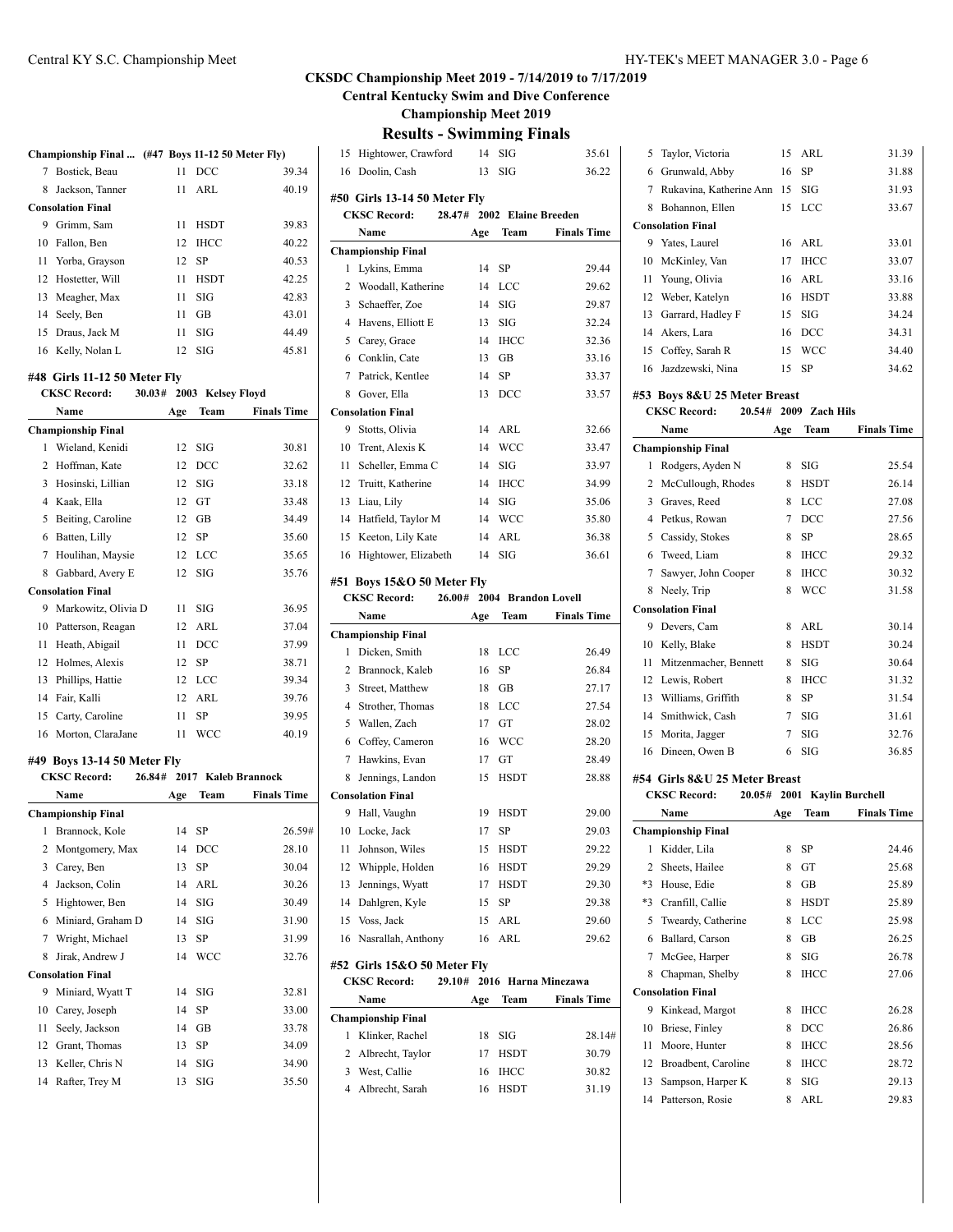**#55 Boys 9-10 25 Meter Breast**

**Consolation Final ... (#54 Girls 8&U 25 Meter Breast)** 15 Tucker, Mollie Grace G 8 WCC 31.24 16 Cecil, Lizzie 8 ARL 31.79

**CKSC Record: 18.55# 1997 William Daugherty**

|  | HY-TEK's MEET MANAGER 3.0 - Page 7 |  |  |
|--|------------------------------------|--|--|
|--|------------------------------------|--|--|

Stilz, Jacob 14 LCC 42.31

#### **CKSDC Championship Meet 2019 - 7/14/2019 to 7/17/2019**

**Central Kentucky Swim and Dive Conference**

**Championship Meet 2019**

| <b>Results - Swimming Finals</b> |  |  |  |  |
|----------------------------------|--|--|--|--|
|----------------------------------|--|--|--|--|

|   | 3 Meagher, Max           | 11 | SIG         | 43.10 |
|---|--------------------------|----|-------------|-------|
| 4 | Rogers, Jimmy            | 12 | SP          | 43.11 |
|   | 5 Doolin, Hayes          | 12 | SIG         | 43.25 |
| 6 | McCullough, Reeves       | 11 | <b>HSDT</b> | 46.89 |
|   | 7 Sears, Ryan            | 12 | <b>WCC</b>  | 47.09 |
| 8 | Bobadilla, Tyler         | 12 | <b>SP</b>   | 47.19 |
|   | <b>Consolation Final</b> |    |             |       |
|   | 9 Kelly, Nolan L         | 12 | SIG         | 47.60 |
|   | 10 Cobb, Logan           | 12 | ARL         | 47.72 |
|   | 11 Bentley, Bryce        | 11 | ARL         | 48.14 |
|   | 12 Yorba, Grayson        | 12 | SP          | 48.25 |
|   | 13 Woodall, Hank         | 11 | LCC         | 49.03 |
|   | 14 Coyle, Emory J        | 11 | GT          | 49.22 |
|   | 15 House, Davis          | 11 | GB          | 49.31 |
|   | 16 O'Donnell, Garrett    | 11 | SIG         | 51.62 |
|   |                          |    |             |       |

#### **#58 Girls 11-12 50 Meter Breast**

|    | <b>CKSC Record:</b>       |     |             | 34.27# 2005 Kaylin Burchell |  |
|----|---------------------------|-----|-------------|-----------------------------|--|
|    | Name                      | Age | Team        | <b>Finals Time</b>          |  |
|    | <b>Championship Final</b> |     |             |                             |  |
| 1  | Kaak, Ella                | 12  | GT          | 35.35                       |  |
| 2  | Wieland, Kenidi           | 12  | SIG         | 37.47                       |  |
| 3  | Jones, Ava                | 12  | GB          | 38.24                       |  |
| 4  | Phillips, Hattie          | 12  | LCC         | 40.22                       |  |
| 5  | Bischoff, Hannah          | 12  | DCC         | 41.68                       |  |
| 6  | Holmes, Alexis            | 12  | <b>SP</b>   | 41.74                       |  |
| 7  | Gabbard, Avery E          | 12  | <b>SIG</b>  | 41.87                       |  |
| 8  | Davis, Jayda L            | 12  | <b>SIG</b>  | 43.28                       |  |
|    | <b>Consolation Final</b>  |     |             |                             |  |
| 9  | Fair, Kalli               | 12  | ARL         | 41.89                       |  |
| 10 | Vari, Alba                | 12  | <b>HSDT</b> | 44.72                       |  |
| 11 | Gnann, Maggie             | 11  | DCC         | 45.32                       |  |
| 12 | Patterson, Reagan         | 12  | ARL         | 45.37                       |  |
| 13 | Johnson, Mackenzie G      | 12  | SIG         | 45.82                       |  |
| 14 | Kinkead, Caroline         | 12  | <b>IHCC</b> | 46.19                       |  |
| 15 | Hamilton, Gretchen R      | 12  | GT          | 46.31                       |  |
| 16 | Sebulsky, Harper H        | 11  | <b>WCC</b>  | 47.04                       |  |

#### **#59 Boys 13-14 50 Meter Breast**

| <b>CKSC Record:</b> |  | 31.86# 2015 Zach Hils |
|---------------------|--|-----------------------|
|                     |  |                       |

|    | Name                      | Age | Team       | <b>Finals Time</b> |
|----|---------------------------|-----|------------|--------------------|
|    | <b>Championship Final</b> |     |            |                    |
| 1  | Miniard, Graham D         | 14  | SIG        | 34.97              |
|    | 2 Askren, Walt            | 14  | SP         | 36.17              |
| 3  | Carey, Joseph             | 14  | SP         | 36.59              |
| 4  | Greinke, Eli R            | 13  | <b>SIG</b> | 36.85              |
| 5  | Grant, Thomas             | 13  | SP         | 37.74              |
| 6  | Jirak, Andrew J           | 14  | <b>WCC</b> | 38.41              |
| 7  | Rodgers, Tyler            | 14  | SIG        | 39.19              |
| 8  | Doolin, Cash              | 13  | SIG        | 39.67              |
|    | <b>Consolation Final</b>  |     |            |                    |
| 9  | Miniard, Wyatt T          | 14  | SIG        | 38.95              |
| 10 | Longenecker, Oliver       | 13  | DCC        | 40.53              |
| 11 | Keller, Chris N           | 14  | SIG        | 41.88              |
|    | 12 Seely, Jackson         | 14  | GB         | 42.24              |

|    | 14 Rafter, Trey M                                                          | 13  | SIG                  | 42.40              |
|----|----------------------------------------------------------------------------|-----|----------------------|--------------------|
| 15 | Monroe, Samuel                                                             | 14  | SP                   | 43.59              |
|    | 16 Phelps, James W                                                         | 14  | <b>WCC</b>           | 47.05              |
|    | #60 Girls 13-14 50 Meter Breast                                            |     |                      |                    |
|    | <b>CKSC Record:</b><br>33.64#                                              |     | 2006 Kaylin Burchell |                    |
|    | Name                                                                       | Age | Team                 | <b>Finals Time</b> |
|    | <b>Championship Final</b>                                                  |     |                      |                    |
| 1  | Lykins, Emma                                                               | 14  | SP                   | 36.08              |
| 2  | Havens, Elliott E                                                          | 13  | SIG                  | 36.36              |
| 3  | Woodall, Katherine                                                         | 14  | LCC                  | 36.45              |
|    | 4 Conklin, Cate                                                            | 13  | GB                   | 36.97              |
| 5  | Truitt, Katherine                                                          | 14  | <b>IHCC</b>          | 36.98              |
| 6  | Rogers, Lucy                                                               | 13  | SP                   | 40.14              |
| 7  | Scheller, Emma C                                                           | 14  | SIG                  | 40.24              |
|    | 8 Keeton, Lily Kate                                                        | 14  | ARL                  | 40.45              |
|    | <b>Consolation Final</b>                                                   |     |                      |                    |
| 9  | Mulder, Sierra                                                             | 13  | SP                   | 40.99              |
|    | 10 Hightower, Elizabeth                                                    | 14  | SIG                  | 41.49              |
| 11 | O'Donnell, Caroline E                                                      | 13  | SIG                  | 41.94              |
|    | 12 Carey, Grace                                                            | 14  | <b>IHCC</b>          | 42.68              |
|    | 13 Ingram, Maddox D                                                        | 13  | SIG                  | 42.79              |
|    | 14 Gray, Sarah Beth                                                        | 13  | SP                   | 42.98              |
|    | 15 Liau, Lily                                                              | 14  | SIG                  | 43.41              |
|    | 16 Zimmer, Julia                                                           | 14  | <b>HSDT</b>          | 43.55              |
|    |                                                                            |     |                      |                    |
|    | #61 Boys 15&O 50 Meter Breast                                              |     |                      |                    |
|    |                                                                            |     |                      |                    |
|    | <b>CKSC Record:</b><br>29.90#                                              |     | 1999 Michael Guskey  |                    |
|    | Name                                                                       | Age | Team                 | <b>Finals Time</b> |
|    | <b>Championship Final</b>                                                  |     |                      |                    |
| 1  | Strother, Thomas                                                           | 18  | LCC                  | 29.79#             |
|    | 2 Hawkins, Evan                                                            | 17  | GT                   | 32.54              |
| 3  | Jennings, Wyatt                                                            | 17  | <b>HSDT</b>          | 33.32              |
| 4  | Strother, Duncan                                                           | 15  | LCC                  | 33.77              |
| 5  | McLellan, Bryan                                                            | 18  | SIG                  | 34.07              |
| 6  | Street, Matthew                                                            | 18  | GB                   | 34.54              |
| 7  | Whipple, Holden                                                            | 16  | <b>HSDT</b>          | 35.09              |
| 8  | Bischoff, Brady                                                            | 15  | DCC                  | 35.71              |
|    | <b>Consolation Final</b>                                                   |     |                      |                    |
| 9  | Gray, Cooper B                                                             | 16  | SP                   | 35.62              |
| 10 | Hall, Conner                                                               | 17  | HSDT                 | 35.74              |
| 11 | Horn, Carson                                                               | 15  | HSDT                 | 36.80              |
| 12 | Nasrallah, Anthony                                                         | 16  | ARL                  | 37.45              |
|    | 13 Craycraft, Garrett                                                      | 17  | SP                   | 37.75              |
|    | 14 Noonan, Reid                                                            | 16  | LCC                  | 37.85              |
| 15 | Bingham, Jacob                                                             | 15  | GT                   | 37.92              |
| 16 | Hawse, Thomas                                                              | 16  | LCC                  | 38.86              |
|    | #62 Girls 15&O 50 Meter Breast<br>CKSC Record: 32.95# 2008 Kaylin Burchell |     |                      |                    |

| Name |                           | Age | Team     | <b>Finals Time</b> |
|------|---------------------------|-----|----------|--------------------|
|      | <b>Championship Final</b> |     |          |                    |
|      | 1 Taylor, Victoria        |     | 15 ARL   | 34.64              |
|      | 2 Patterson, Lainey       |     | $15$ ARL | 36.95              |

# **Name Age Team Finals Time Championship Final** Neal, Carson 10 ARL 20.38 Bradshaw, Josiah 10 DCC 21.04 Holland, Jacob 10 HSDT 21.78 Jackson, Luke 10 SIG 21.91 Bird, Nash 10 SIG 23.14 Moore, Max M 10 WCC 23.19 Nahra, Woods 10 IHCC 23.77 8 Petkus, Anders 9 DCC 24.03 **Consolation Final** Kidder, Charlie 10 SP 23.81 Linnen, Jason 10 SP 24.05

| 11 Hamilton, Mason E     | $10 \quad \text{GT}$ | 24.72 |
|--------------------------|----------------------|-------|
| 12 Hutchinson, Wakefield | $9$ GB               | 24.87 |
| 13 Van Meter, Isaac      | 9 IHCC               | 25.32 |
| 14 Saufley, Beckett N    | $10$ SIG             | 25.44 |
| 15 Master, Leo           | $9$ LCC              | 25.95 |

16 Holmes, Aiden 9 SP 26.49

#### **#56 Girls 9-10 25 Meter Breast**

|    | <b>CKSC Record:</b>            | 17.77# |     |                | 2003 Kaylin Burchell |
|----|--------------------------------|--------|-----|----------------|----------------------|
|    | Name                           |        | Age | Team           | <b>Finals Time</b>   |
|    | <b>Championship Final</b>      |        |     |                |                      |
| 1  | Brown, Lena                    |        | 10  | ARL            | 18.79                |
| 2  | Nelson, Darby                  |        | 10  | ARL            | 20.54                |
| 3  | Greinke, Ava E                 |        | 9   | <b>SIG</b>     | 21.66                |
| 4  | Southworth, Aubrey L           |        | 10  | GT             | 22.73                |
| 5  | Batten, Natalie                |        | 10  | SP             | 22.88                |
| 6  | Jones, Mia                     |        | 9   | <b>GB</b>      | 22.92                |
| 7  | Sheets, Zoee D                 |        | 10  | <b>GT</b>      | 23.06                |
| 8  | Morrett, Isabella              |        | 10  | ARL            | 23.24                |
|    | <b>Consolation Final</b>       |        |     |                |                      |
| 9  | Jirak, Amelia R                |        | 10  | WCC            | 24.33                |
| 10 | Wiglesworth, Anna              |        | 9   | DCC            | 24.58                |
| 11 | Rogers, Berkley                |        | 10  | LCC            | 24.75                |
| 12 | Phillips, Cate                 |        | 9   | LCC            | 24.77                |
| 13 | Nasrallah, Isabella            |        | 10  | ARL            | 24.87                |
| 14 | Chapman, Ann Reid              |        | 10  | <b>IHCC</b>    | 24.89                |
| 15 | Moore, Ellory K                |        | 9   | <b>WCC</b>     | 25.01                |
| 16 | Neal, Addison                  |        | 9   | ARL            | 25.17                |
|    | #57 Boys 11-12 50 Meter Breast |        |     |                |                      |
|    | <b>CKSC Record:</b>            | 35.32# |     | 2013 Zach Hils |                      |
|    | Name                           |        | Age | <b>Team</b>    | <b>Finals Time</b>   |
|    | <b>Championship Final</b>      |        |     |                |                      |

1 Fullerton, Zachary 12 SP 40.86 Liau, Jack 12 SIG 41.86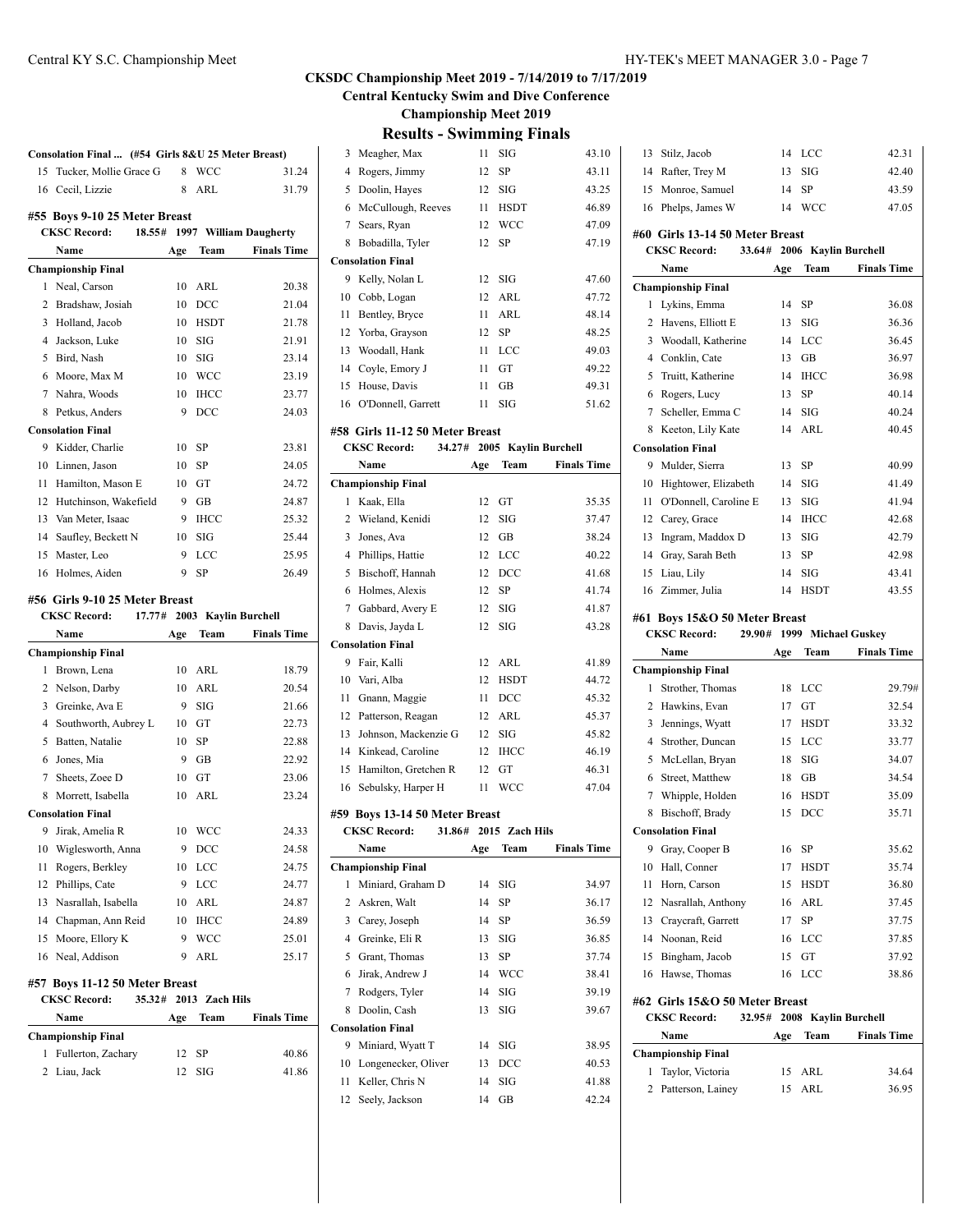**Central Kentucky Swim and Dive Conference**

**Championship Meet 2019**

|                                                                                       |                          |                                   |  |       |             | Championship Final  (#62 Girls 15&O 50 Meter Breast) |
|---------------------------------------------------------------------------------------|--------------------------|-----------------------------------|--|-------|-------------|------------------------------------------------------|
| 3                                                                                     | Yates, Laurel            |                                   |  | 16    | ARL         | 37.84                                                |
|                                                                                       |                          | 4 Cerqueira, Riley                |  | 16    | DCC         | 38.54                                                |
|                                                                                       |                          | 5 Cordle, Grace E                 |  |       | $17$ SIG    | 39.17                                                |
|                                                                                       |                          | 6 Weber, Katelyn                  |  | 16    | <b>HSDT</b> | 40.19                                                |
| 7                                                                                     |                          | Siebenthaler, Kelsey              |  | 16    | SIG         | 40.34                                                |
|                                                                                       |                          | 8 Coffey, Samantha                |  | 15    | <b>WCC</b>  | 40.50                                                |
|                                                                                       | <b>Consolation Final</b> |                                   |  |       |             |                                                      |
|                                                                                       |                          | 9 Albrecht, Sarah                 |  | 16    | <b>HSDT</b> | 41.31                                                |
|                                                                                       |                          | 10 Bingham, Sophia                |  | 18    | GT          | 41.36                                                |
|                                                                                       | 11 Akers, Jenna          |                                   |  | 16    | DCC         | 41.63                                                |
|                                                                                       | 12 Horn, Claire          |                                   |  | 17    | <b>HSDT</b> | 41.64                                                |
|                                                                                       |                          | 13 Brocato, Anna K                |  | 16    | SIG         | 42.01                                                |
|                                                                                       |                          | 14 Albrecht, Taylor               |  | 17    | <b>HSDT</b> | 42.07                                                |
|                                                                                       | 15 Locke, Avery          |                                   |  | 15    | SP          | 42.22                                                |
|                                                                                       |                          | 16 Garrard, Hadley F              |  |       | 15 SIG      | 42.67                                                |
|                                                                                       |                          | #63 Boys 8&U 100 Meter Free Relay |  |       |             |                                                      |
|                                                                                       |                          |                                   |  |       |             |                                                      |
| 1:12.44#<br><b>CKSC Record:</b><br>1990<br>R. Eidson, J. Stratman, A. Carr, A. Cahill |                          |                                   |  |       |             |                                                      |
|                                                                                       | Team                     |                                   |  | Relay |             | <b>Finals Time</b>                                   |
|                                                                                       |                          | <b>Championship Final</b>         |  |       |             |                                                      |
| 1                                                                                     | SIG                      |                                   |  |       |             | 1:18.31                                              |
|                                                                                       |                          | 39.98                             |  | 38.33 |             |                                                      |
| 2                                                                                     | <b>HSDT</b>              |                                   |  |       |             | 1:20.45                                              |
|                                                                                       |                          | 39.87                             |  | 40.58 |             |                                                      |
| 3                                                                                     | <b>WCC</b>               |                                   |  |       |             | 1:27.05                                              |
|                                                                                       |                          | 40.47                             |  | 46.58 |             |                                                      |
| 4                                                                                     | <b>IHCC</b>              |                                   |  |       |             | 1:28.52                                              |
|                                                                                       |                          | 47.28                             |  | 41.24 |             |                                                      |
| 5                                                                                     | <b>SP</b>                |                                   |  |       |             | 1:34.14                                              |
|                                                                                       |                          | 53.38                             |  | 40.76 |             |                                                      |
| 6                                                                                     | GB                       |                                   |  |       |             | 1:38.54                                              |
|                                                                                       |                          | 46.45                             |  | 52.09 |             |                                                      |
| 7                                                                                     | LCC                      |                                   |  |       |             | 1:45.59                                              |
|                                                                                       |                          | 1:01.52                           |  | 44.07 |             |                                                      |
| 8                                                                                     | DCC                      |                                   |  |       |             | 2:15.21                                              |
|                                                                                       |                          | 1:20.51                           |  | 54.70 |             |                                                      |
|                                                                                       | <b>Consolation Final</b> |                                   |  |       |             |                                                      |
|                                                                                       | 9 ARL                    |                                   |  |       |             | 3:11.68                                              |
|                                                                                       |                          |                                   |  |       |             |                                                      |
| #64 Girls 8&U 100 Meter Free Relay                                                    |                          |                                   |  |       |             |                                                      |
| <b>CKSC Record:</b><br>1:12.26# 2008<br>E. Ehl, E. Henry, H. Freibert, M. Shake       |                          |                                   |  |       |             |                                                      |
|                                                                                       |                          |                                   |  |       |             |                                                      |
|                                                                                       | Team                     |                                   |  | Relay |             | <b>Finals Time</b>                                   |
|                                                                                       | <b>WCC</b>               | <b>Championship Final</b>         |  |       |             |                                                      |
| 1                                                                                     |                          |                                   |  |       |             | 1:19.22                                              |
|                                                                                       |                          | 39.97                             |  | 39.25 |             |                                                      |
| 2                                                                                     | <b>IHCC</b>              |                                   |  |       |             | 1:20.89                                              |
|                                                                                       |                          | 43.08                             |  | 37.81 |             |                                                      |
| 3                                                                                     | GB                       |                                   |  |       |             | 1:23.26                                              |
|                                                                                       |                          | 42.69                             |  | 40.57 |             |                                                      |
| 4                                                                                     | SIG                      |                                   |  |       |             | 1:26.80                                              |
|                                                                                       |                          | 48.31                             |  | 38.49 |             |                                                      |

| 5              | DCC                       |       |                                              | 1:27.36            |
|----------------|---------------------------|-------|----------------------------------------------|--------------------|
|                |                           | 44.44 | 42.92                                        |                    |
|                | $6$ ARL                   |       |                                              | 1:33.98            |
|                |                           | 51.81 | 42.17                                        |                    |
|                | $7$ GT                    |       |                                              | 1:35.23            |
|                |                           |       |                                              |                    |
|                |                           | 48.95 | 46.28                                        |                    |
| 8              | <b>SP</b>                 |       |                                              | 1:40.43            |
|                |                           | 52.56 | 47.87                                        |                    |
|                | <b>Consolation Final</b>  |       |                                              |                    |
| 9              | <b>LCC</b>                |       |                                              | 1:45.23            |
|                |                           | 57.35 | 47.88                                        |                    |
| 10             | <b>HSDT</b>               |       |                                              | 1:54.50            |
|                |                           |       |                                              |                    |
|                |                           |       | #65 Boys 10&U 100 Meter Free Relay           |                    |
|                | <b>CKSC Record:</b>       |       | 1:02.09# 1992                                |                    |
|                |                           |       | E. Bowles, J. Sallee, C. Robbins, A. Cahill  |                    |
|                | Team                      |       | Relay                                        | <b>Finals Time</b> |
|                | <b>Championship Final</b> |       |                                              |                    |
| 1              | SIG                       |       |                                              | 1:08.25            |
| $\overline{2}$ | DCC                       |       |                                              | 1:10.45            |
|                |                           | 35.70 | 34.75                                        |                    |
| 3              | -SP                       |       |                                              | 1:10.76            |
|                |                           | 36.39 | 34.37                                        |                    |
| 4              | <b>HSDT</b>               |       |                                              | 1:11.71            |
|                |                           | 37.19 | 34.52                                        |                    |
| 5              | LCC                       |       |                                              | 1:13.25            |
|                |                           |       |                                              |                    |
|                |                           | 39.95 | 33.30                                        |                    |
| 6              | IHCC                      |       |                                              | 1:14.05            |
|                |                           | 47.15 | 26.90                                        |                    |
| $7^{\circ}$    | <b>WCC</b>                |       |                                              | 1:14.47            |
|                |                           | 39.56 | 34.91                                        |                    |
| 8              | GB                        |       |                                              | 1:17.21            |
|                |                           | 37.41 | 39.80                                        |                    |
|                | <b>Consolation Final</b>  |       |                                              |                    |
|                | 9 GT                      |       |                                              | 1:33.83            |
|                |                           |       |                                              |                    |
|                |                           |       | #66  Girls 10&U 100 Meter Free Relay         |                    |
|                | <b>CKSC Record:</b>       |       | 1:03.91# 1995                                |                    |
|                |                           |       | A. Dawahare, S. Douglas, K. Gamble, S.Kincer |                    |
|                | Team                      |       | Relay                                        | <b>Finals Time</b> |
|                | <b>Championship Final</b> |       |                                              |                    |
| 1              | <b>ARL</b>                |       |                                              | 1:03.64#           |
|                |                           | 35.83 | 27.81                                        |                    |
| 2              | GT                        |       |                                              | 1:09.55            |
|                |                           | 35.67 | 33.88                                        |                    |
| 3              | GB                        |       |                                              | 1:10.68            |
|                |                           | 44.45 | 26.23                                        |                    |
| 4              | WCC                       |       |                                              | 1:11.17            |
|                |                           | 35.84 | 35.33                                        |                    |
|                |                           |       |                                              |                    |
| 5              | SIG                       |       |                                              | 1:11.69            |
|                |                           | 36.23 | 35.46                                        |                    |
| 6              | <b>HSDT</b>               |       |                                              | 1:12.75            |
|                |                           | 34.04 | 38.71                                        |                    |
|                |                           |       |                                              |                    |
| 7              | <b>IHCC</b>               |       | 35.95                                        | 1:13.52            |

|   | 8 LCC                                   |                              |                                                        |       | 1:18.23            |
|---|-----------------------------------------|------------------------------|--------------------------------------------------------|-------|--------------------|
|   |                                         | 37.46                        | 40.77                                                  |       |                    |
|   | <b>Consolation Final</b>                |                              |                                                        |       |                    |
|   | 9 DCC                                   |                              |                                                        |       | 1:19.82            |
|   |                                         | 39.86                        | 39.96                                                  |       |                    |
|   |                                         |                              | #67 Boys 13&U 200 Meter Free Relay                     |       |                    |
|   |                                         | <b>CKSC Record:</b> 1:54.38# | 1989                                                   |       |                    |
|   |                                         |                              | M. Stephens, M. Voss, T. Bunnell, J. Oldham            |       |                    |
|   | <b>Team</b>                             |                              | Relay                                                  |       | <b>Finals Time</b> |
|   | <b>Championship Final</b>               |                              |                                                        |       |                    |
| 1 | SP                                      |                              |                                                        |       | 1:56.91            |
|   |                                         | 28.89                        | 30.99                                                  | 29.42 | 27.61              |
| 2 | SIG                                     |                              |                                                        |       | 2:02.99            |
|   |                                         | 30.82                        | 30.52                                                  | 31.35 | 30.30              |
| 3 | ARL                                     |                              |                                                        |       | 2:17.91            |
|   |                                         | 30.59                        | 36.83                                                  | 36.21 | 34.28              |
| 4 | <b>DCC</b>                              |                              |                                                        |       | 2:19.33            |
|   |                                         | 33.44                        | 37.86                                                  | 36.09 | 31.94              |
| 5 | GB                                      |                              |                                                        |       | 2:29.15            |
|   |                                         | 37.29                        | 37.99                                                  | 38.16 | 35.71              |
| 6 | <b>HSDT</b>                             |                              |                                                        |       | 2:29.40            |
|   |                                         | 36.73                        | 39.97                                                  | 37.58 | 35.12              |
| 7 | IHCC                                    |                              |                                                        |       | 2:41.45            |
|   |                                         | 36.21                        | 43.92                                                  | 42.94 | 38.38              |
|   | 8 GT                                    |                              |                                                        |       | 2:56.88            |
|   |                                         | 42.05                        | 54.02                                                  | 41.98 | 38.83              |
|   |                                         |                              | #68 Girls 13&U 200 Meter Free Relay                    |       |                    |
|   |                                         |                              | CKSC Record: 1:57.61# 2002                             |       |                    |
|   |                                         |                              |                                                        |       |                    |
|   |                                         |                              |                                                        |       |                    |
|   | Team                                    |                              | E. Aubrey, K. Manning, P. Daugherty, C. Sharp<br>Relay |       | <b>Finals Time</b> |
|   |                                         |                              |                                                        |       |                    |
| 1 | <b>Championship Final</b><br><b>SIG</b> |                              |                                                        |       | 2:04.72            |
|   |                                         | 1:01.72                      |                                                        |       | 29.53              |
|   | 2 DCC                                   |                              |                                                        |       | 2:10.26            |
|   |                                         | 32.37                        | 31.28                                                  | 35.49 | 31.12              |
| 3 |                                         |                              |                                                        |       | 2:11.01            |
|   | SP                                      |                              |                                                        |       |                    |
|   |                                         | 32.16                        | 34.15                                                  | 32.51 | 32.19              |
|   | 4 GT                                    |                              |                                                        |       | 2:11.69            |
|   |                                         | 33.15                        | 16.95                                                  | 54.12 | 27.47              |
|   | 5 HSDT                                  |                              |                                                        |       | 2:20.42            |
|   |                                         | 35.02                        | 36.30                                                  | 35.28 | 33.82              |
|   | 6 ARL                                   |                              |                                                        |       | 2:20.68            |
|   |                                         | 34.21                        | 38.10                                                  | 34.24 | 34.13              |
| 7 | IHCC                                    |                              |                                                        |       | 2:26.43            |
|   |                                         | 38.01                        |                                                        |       | 35.65              |
| 8 | <b>LCC</b>                              |                              |                                                        |       | 2:29.88            |
|   |                                         | 32.18                        | 32.49                                                  | 39.25 | 45.96              |
|   | <b>Consolation Final</b>                |                              |                                                        |       |                    |
|   | 9 WCC                                   |                              |                                                        |       | 2:30.34            |
|   |                                         | 34.59                        | 38.25                                                  | 38.04 | 39.46              |